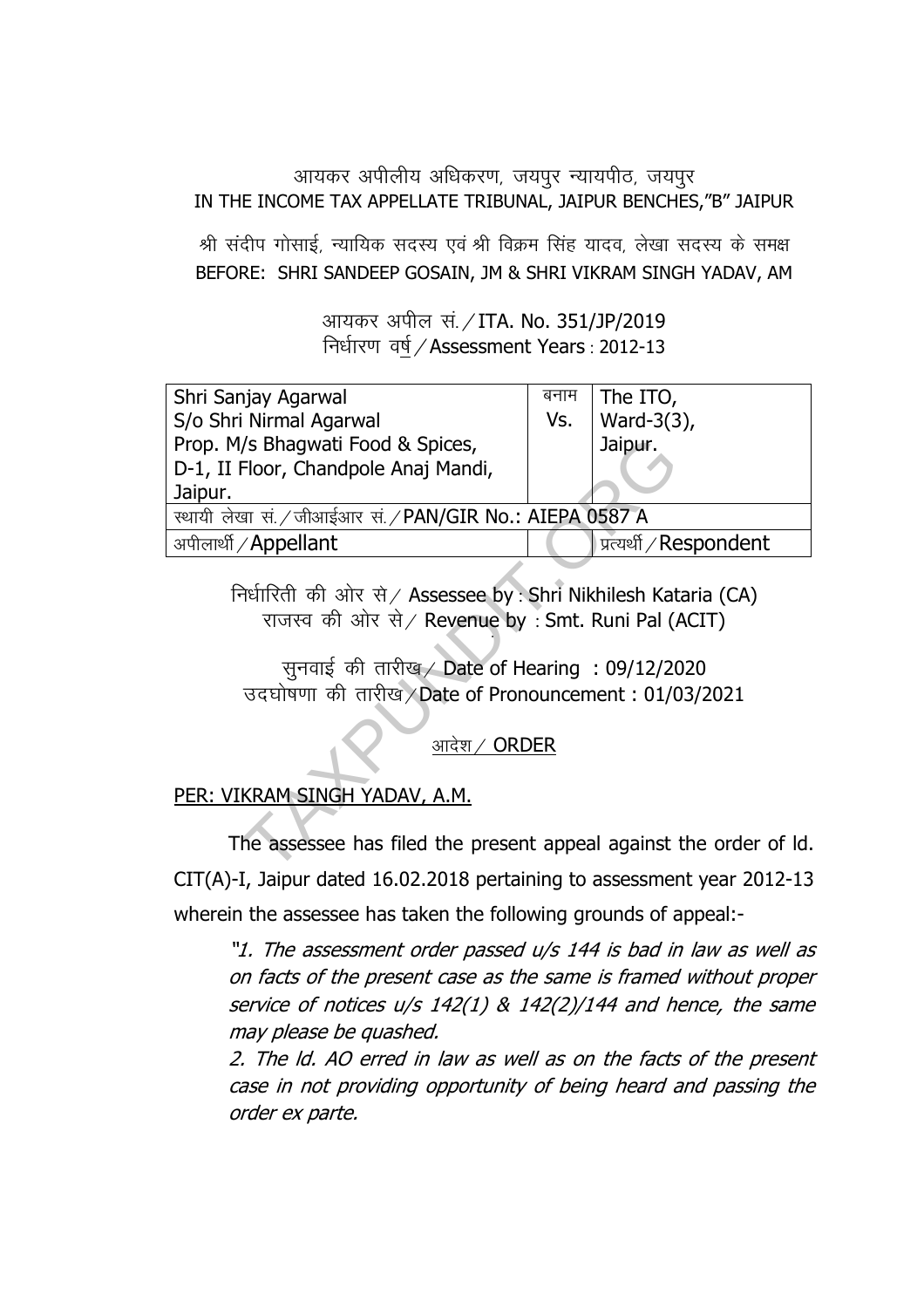3. The ld. CIT(A) erred in law as well as on the facts of the present case in ignoring the remand report received from AO.

4. The ld. AO erred in law as well as on the facts of the present case in rejecting the books of accounts of the assessee and applying a GP rate of 0.69% as against 0.38% declared by the assessee and the ld. CIT(A) erred in confirming the same.

5. Rs. 49,56,217/- The ld. AO erred in law as well as on the facts of the present case in making trading addition without proper appreciation of facts on record and the ld. CIT(A) erred in sustaining the same."

2. During the course of hearing, the ld. AR submitted that the assessee didn't want to press the ground Nos. 1 & 2. Further, application for raising additional ground of appeal was withdrawn. Hence, these two grounds are dismissed as not pressed and additional grounds are dismissed as withdrawn at the admission stage.

3. During the course of hearing, the ld A/R submitted that the assessee derives income from trading in various commodities and he has filed the return of the income on 04-09-2012 declaring an income of Rs.14,07 110/- The case was taken up for scrutiny and the notice U/s 143(2) was sent on 08-08-2013. However, the same could not be served as the assessee was not found available at the given address. Therefore the same was served by affixture on 13-09-2013. For the similar reason, the later notices also could not be served and the last such notice was served through affixture on 11-03-2015. On account of non-appearance of the assessee, the AO proceeded to make *ex-parte* assessment and accordingly, he has estimated G.P. rate of 0.69% on declared sales of Rs.1,57,35,47,863/- which gave gross profit of Rs.1,08,57,480/-. The uring the course of hearing, the Id. AR subnet didn't want to press the ground Nos. 1<br>ion for raising additional ground of appeal w<br>these two grounds are dismissed as not pressed<br>are dismissed as withdrawn at the admission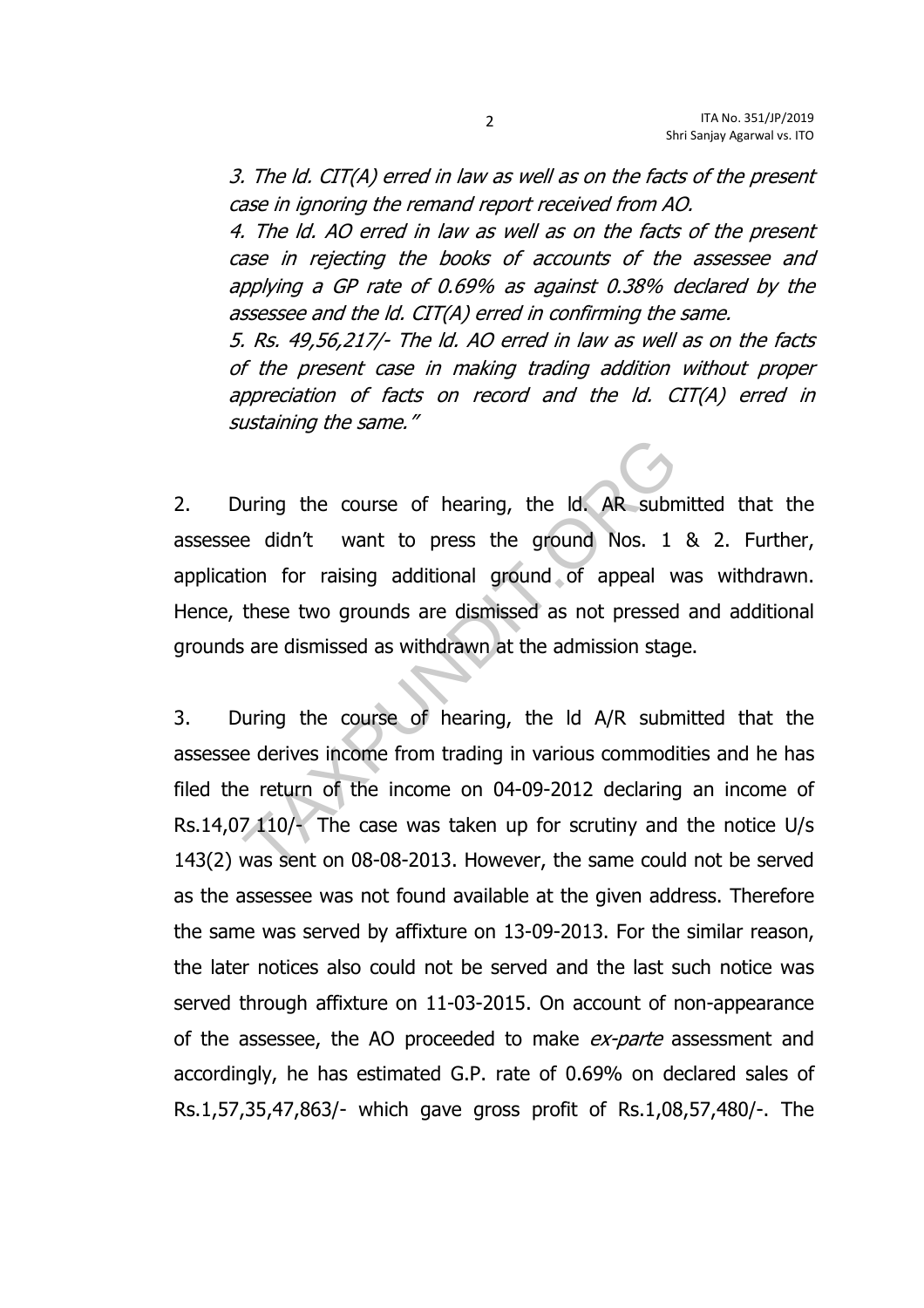assessee declared gross profit of Rs. 59,01,264/- and as such an addition of Rs. 49,56,217/- was made to the total income of the assessee. In the first appeal, the assessee submitted complete documents and records before the ld. CIT(A) and the same were accepted as additional evidence. In remand proceedings, the ld. AO has accepted the trading results of the assessee but the ld. CIT(A) rejected the remand report and went on to sustain the original trading addition. Now the assessee has filed this appeal.

4. In the aforesaid factual background, the ld. AR submitted that there has been a valid and bonafide reason for non appearance before the AO in assessment proceedings. A detailed explanation has been made before the ld. CIT(A) as well as before the AO in remand proceedings and the ld. CIT(A) has duly accepted the reasons and admitted all the additional evidences submitted by the assessee. The relevant para of ld. CIT(A) at page 8 para (iii) reads as under:- The aforesaid factual background, the Id. AR<br>as been a valid and bonafide reason for non app<br>in assessment proceedings. A detailed explana<br>before the Id. CIT(A) as well as before the<br>lings and the Id. CIT(A) has duly accep

"iii) During the appellate proceedings, the appellant has filed a number of documents as additional evidences under rule 46A of the IT Rules, which were forwarded to the AO for its comments and for making necessary enquiries thereof. These additional evidences were admitted as the assessment order was passed u/s 144 of the act, since no compliance was made by the appellant, during the assessment proceedings, before the AO, on account of change of its earlier address and in the interest of natural justice. The AO has submitted its remand report as under:"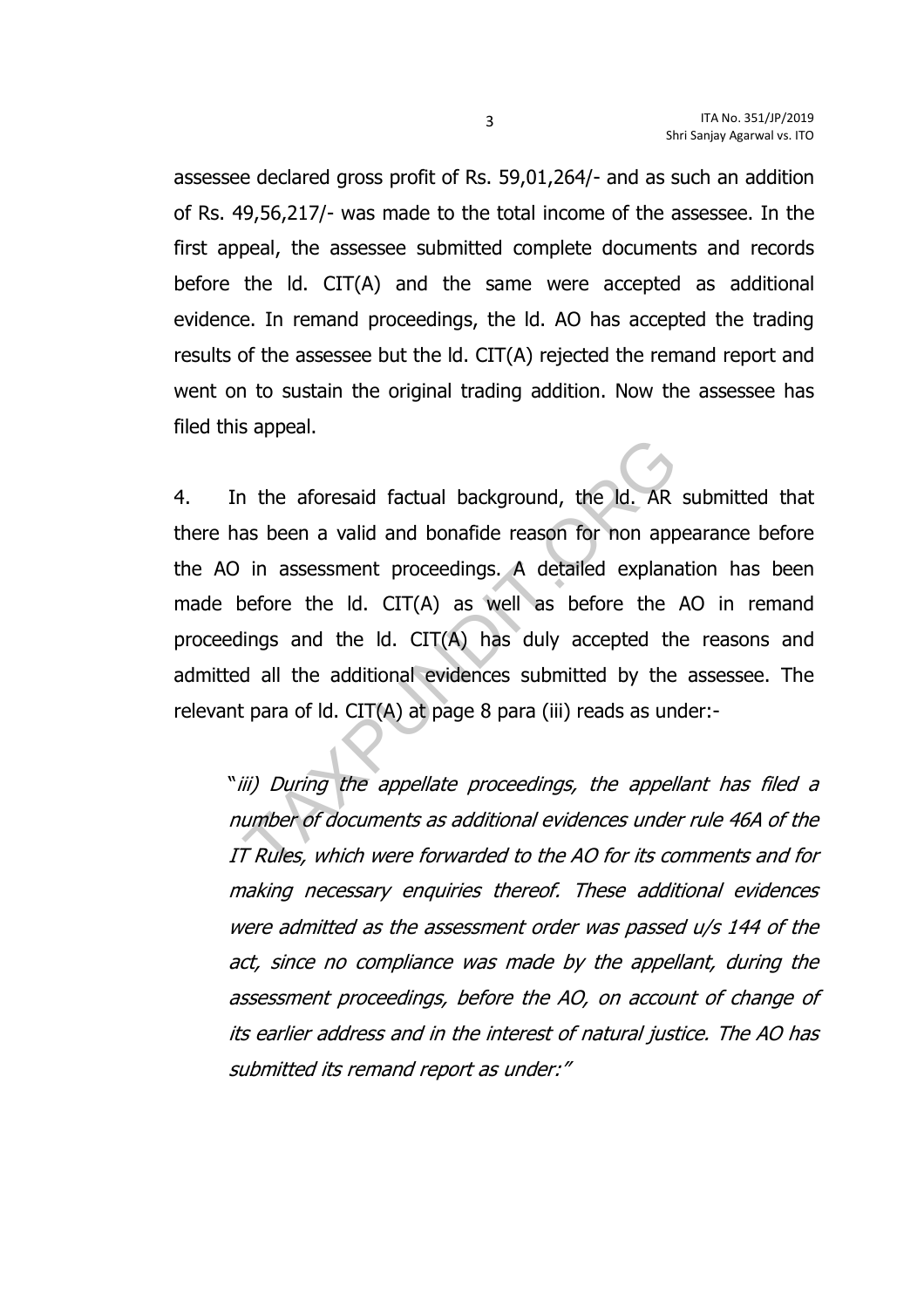Therefore, there being bona fide reason for non-appearance before the AO in original assessment proceeding, no adverse interference to be called for. In any case, in the remand proceedings, all the directions were fully complied with, while submitting all the desired information and documents.

5. It was further submitted that the trading results are fully accepted by the AO in the remand report. The remand report submitted by the AO is appearing at page 10 of the ld. CIT(A) order and the relevant extract of the same read as under:-

"In connection with the remand report, an opportunity was provided to the assessee vide letter no. 1695 dates on 27.01.2017 to submit all supporting documents/evidences for verification which could justify his claim by fixing on 06.02.2017. In response to the same, the A/R of the assessee has submitted the reply on 28.02.2017. I have carefully gone through the submission of the Ld. A/R of the assessee and found satisfactory. All supporting evidences/documents i.e. copy of rent receipt, supporting change of address, copy of ITR along with computation of total income, copy of tax audit report along with balance sheet and profit and loss account for the year ended on dated 31.03.2012, copy of speed post delivery details, sale and purchase bills, confirmations, quantitative details, copies of VAT returns, ledger accounts of commodities etc. have been produced by the assessee for the year under consideration. aring at page 10 of the ld. CIT(A) order and the i<br>ame read as under:-<br>In connection with the remand report, an oprovided to the assessee vide letter no. 1695 dates<br>b submit all *supporting documents/evidences for ve*<br>*oul* 

In view of the above, I want to draw your kind attention that the then Assessing Officer was not justified to make an addition on account of trading addition of Rs.49,56,217/-. All notices was

4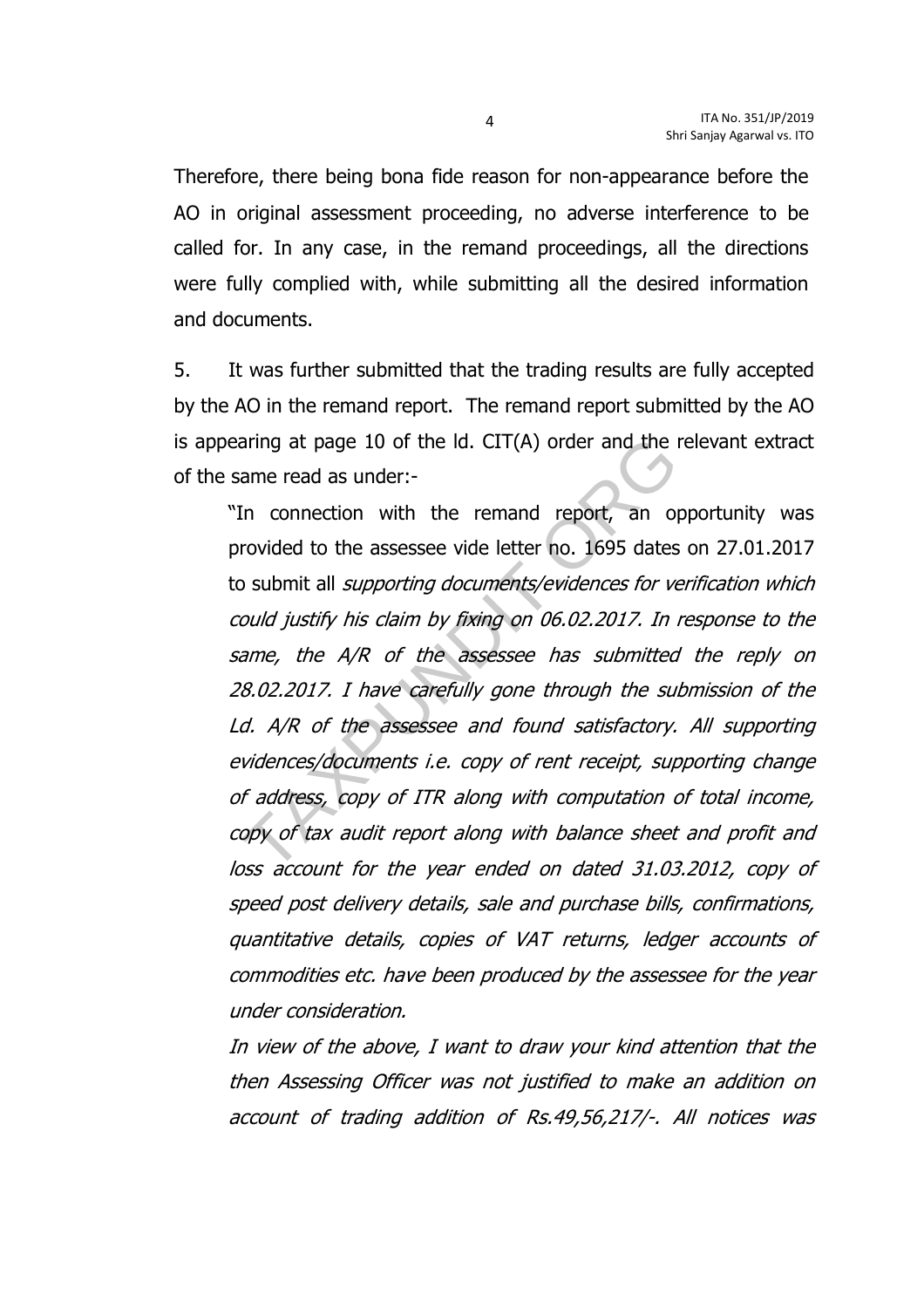dispatched at the address of B-2, New Grain Mandi, Chand Pole, Jaipur instead of- DI, IInd Floor, Chand pole Anaj Mandi, Jaipur and that the address was wrong and due to this assessee could not get notices. On perusal of assessment order, there is no specific reason mentioned in the assessment order to take the rate of G.P at 0.69% of gross receipt whereas, the assessee has shown G.P. rate of 0.38 %. The sale of assessee has substantially increased during the year and hence not comparable. However, the trading results of the assessee are duly supported with documentary evidences as discussed above. Commodity trading loss and Cardamom trading loss are also fully supported with documentary proofs and the same were accepted in the original assessment proceedings also and hence require no interference." The trading results of the assessee are duly is<br>
focumentary evidences as discussed above. Con<br>
Socumentary proofs and the same were accepted<br>
ssessment proceedings also and hence require no<br>
The sessment proceedings also

6. It was submitted that the ld. CIT(A) in an incorrect and unjustified manner has rejected the remand report: The ld. CIT(A) dealt with the remand report of the AO at clause (v) at page 12. The same reads as under:-

"v) In its remand report, the AO has accepted the submissions of the appellant as made during the remand proceedings. However, it appears that the AO has not examined the matter in the correct perspective and the documents filed by the appellant as additional evidences were not analyzed properly and thus, the remand report of the AO is to be ignored and no cognizance could be given to it. Therefore, in view of the totality of facts and circumstances of the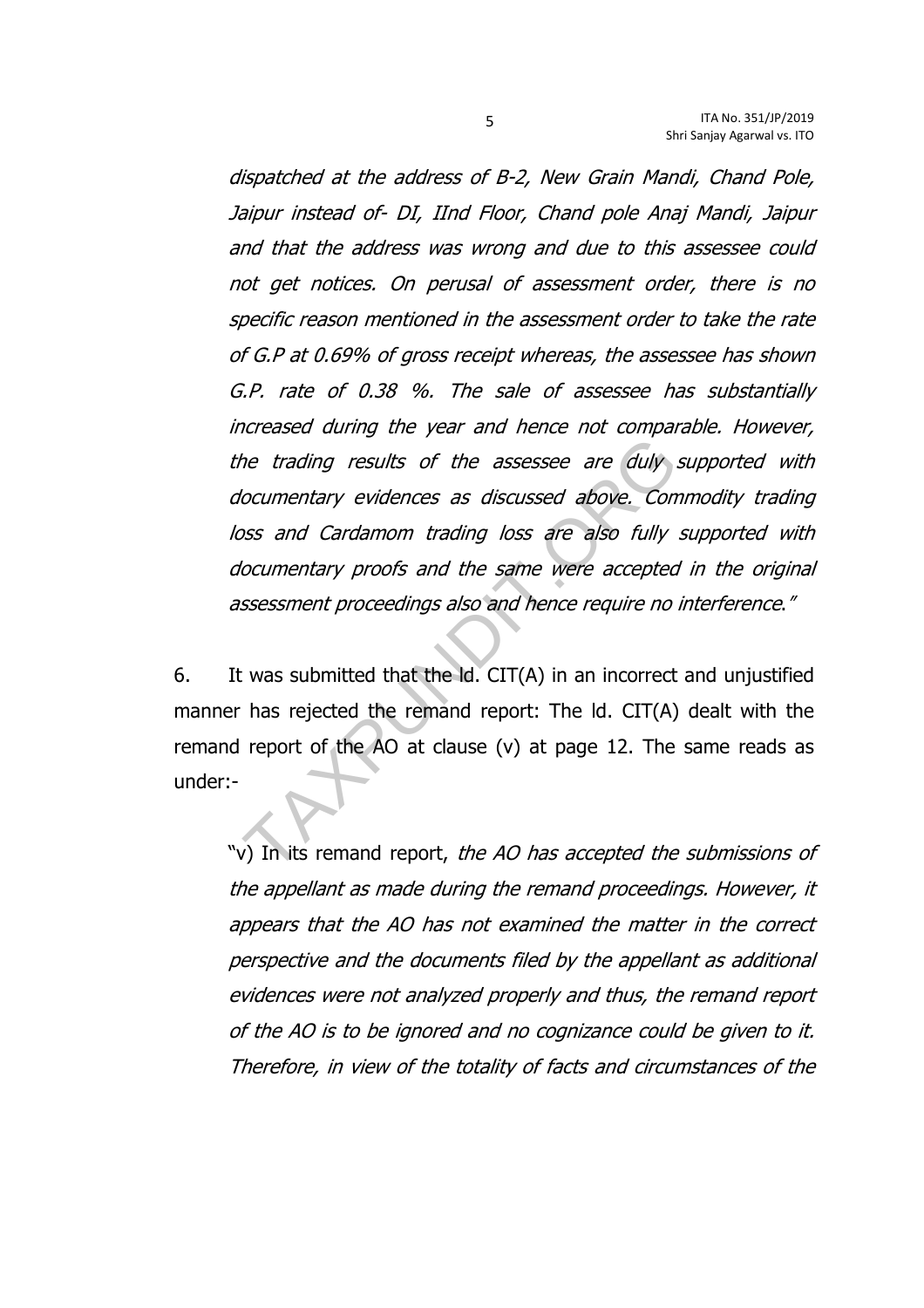case, it is held that the AO was justified in rejecting the books of account of the appellant u/s 145(3) of the Act."

7. It was submitted that the ld. CIT(A) only made passing remark that the additional evidences were not analyzed properly. However, the fact remains that the ld. CIT(A) has not pointed even a single defect in the additional evidences submitted by the assessee. There is no iota of evidence or fact put on record by the ld. CIT(A) to support his conclusion that the evidences were not analyzed properly. In fact the ld. AO analyzed the complete details and discussed in remand report and remark by the ld. CIT(A) is a loose and passing remark without any supporting evidence. No specific direction by the ld. CIT(A) to the ld. AO:

8. It was submitted that the order of ld. CIT(A) makes it amply clear that the ld. CIT(A) just sent the additional evidences submitted by the assessee to the AO for examination and there is nothing on record to suggest that the additional evidences were to be analyzed in any particular manner. Further there is no other specific direction for the AO. In these circumstances, it is completely unjustified on the part of the ld. CIT(A) to conclude that the ld. AO failed to make proper analysis of the additional evidences whereas the fact is that the remand report of the AO is fully supported by evidences submitted by the assessee. e evidences were not analyzed properly. In faith details and discussed in remation by the Id. CIT(A) is a loose and passing remating evidence. No specific direction by the Id. CIT(A) was submitted that the order of Id. CIT

9. It was further submitted that the ld. CIT(A) kept complete silent before passing of order. It is notable that after receiving of remand report of the ld. AO, the ld. CIT(A) has kept complete silence on the same. The ld. CIT(A) has not communicated anything to the ld. AO to

6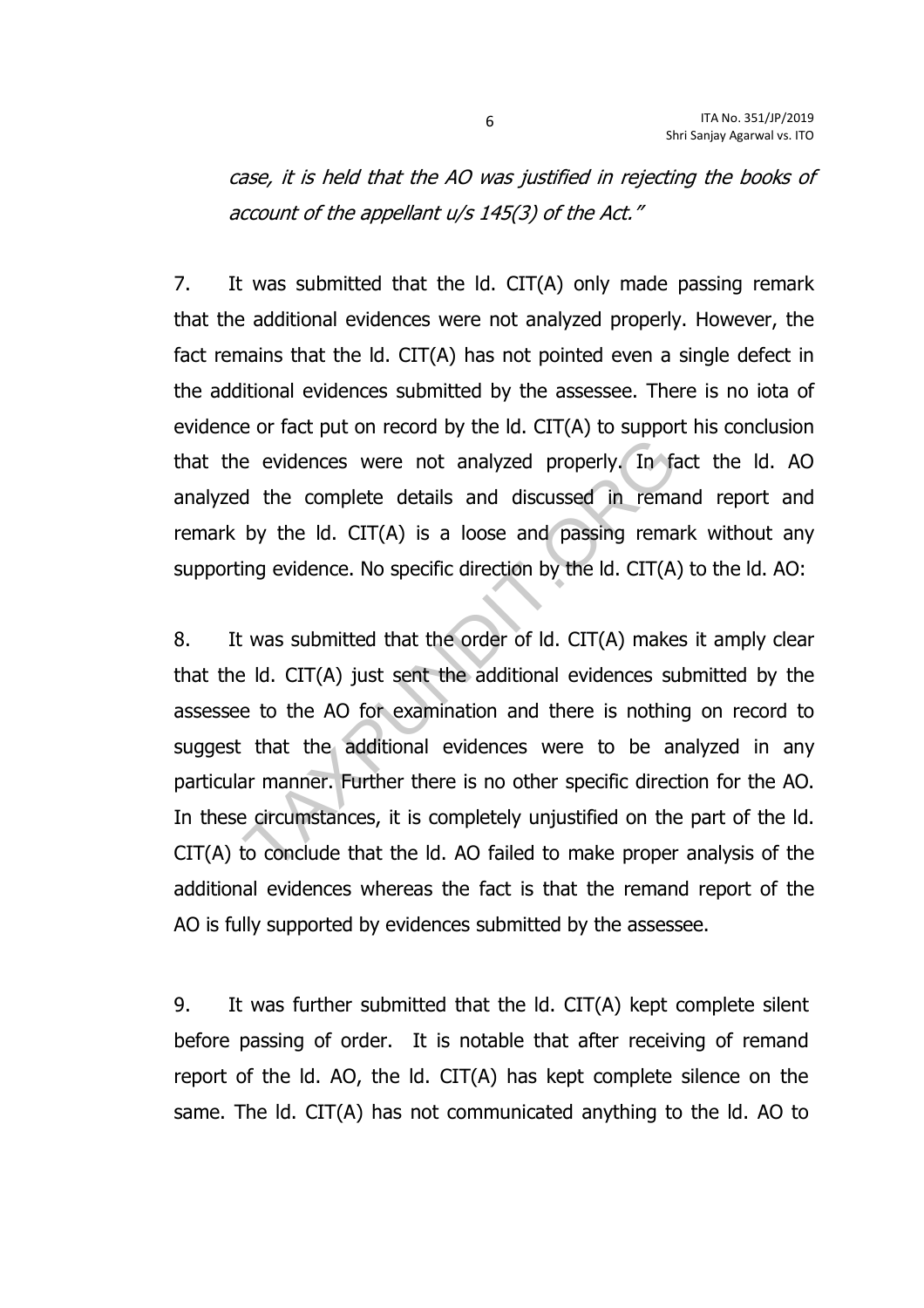make any further enquiry nor pointed out specific defect in the remand report of the AO.

10. It was further submitted that no specific defect pointed out by the ld. CIT(A). As submitted above, the ld. CIT(A) has not pointed out any defect whatsoever in the details and evidences submitted before him in support of trading results declared by the assessee. Further, the ld. CIT(A) duly accepted the confirmations of debtors and creditors submitted before him and also failed to point out any defect in the sales and purchases bills placed before him. The ld CIT(A) has absolutely nothing to say accepted loosely saying that the AO did not make requisite enquiry and even then it was not stated what further enquiry the AO was supposed to make.

11. It was further submitted that the ld. CIT(A) put himself in the shoes of the AO by rejecting his remand report and in these circumstances, it was incumbent upon him to make further enquiry if it was of the view that the remand report of the AO was deficient. But the ld. CIT(A) has not made a single independent enquiry even though it has summarily rejected the remand report of the AO. ed before him and also failed to point out any defer<br>rchases bills placed before him. The Id CIT(A)<br>to say accepted loosely saying that the AO<br>e enquiry and even then it was not stated what t<br>was supposed to make.<br>The was

12. It was submitted that as already pointed out that there was absolutely nothing with the ld. CIT(A) to suggest that there remained any discrepancy in the trading results disclosed by the assessee which was fully supported with the documentary evidences on record and in contrast, the remand report of the AO was fully supported with reasons and basis as would appear from the remand report. Therefore, in these circumstances, a summary rejection of the remand report was uncalled for. In these facts and circumstances, the ld. CIT(A) was completely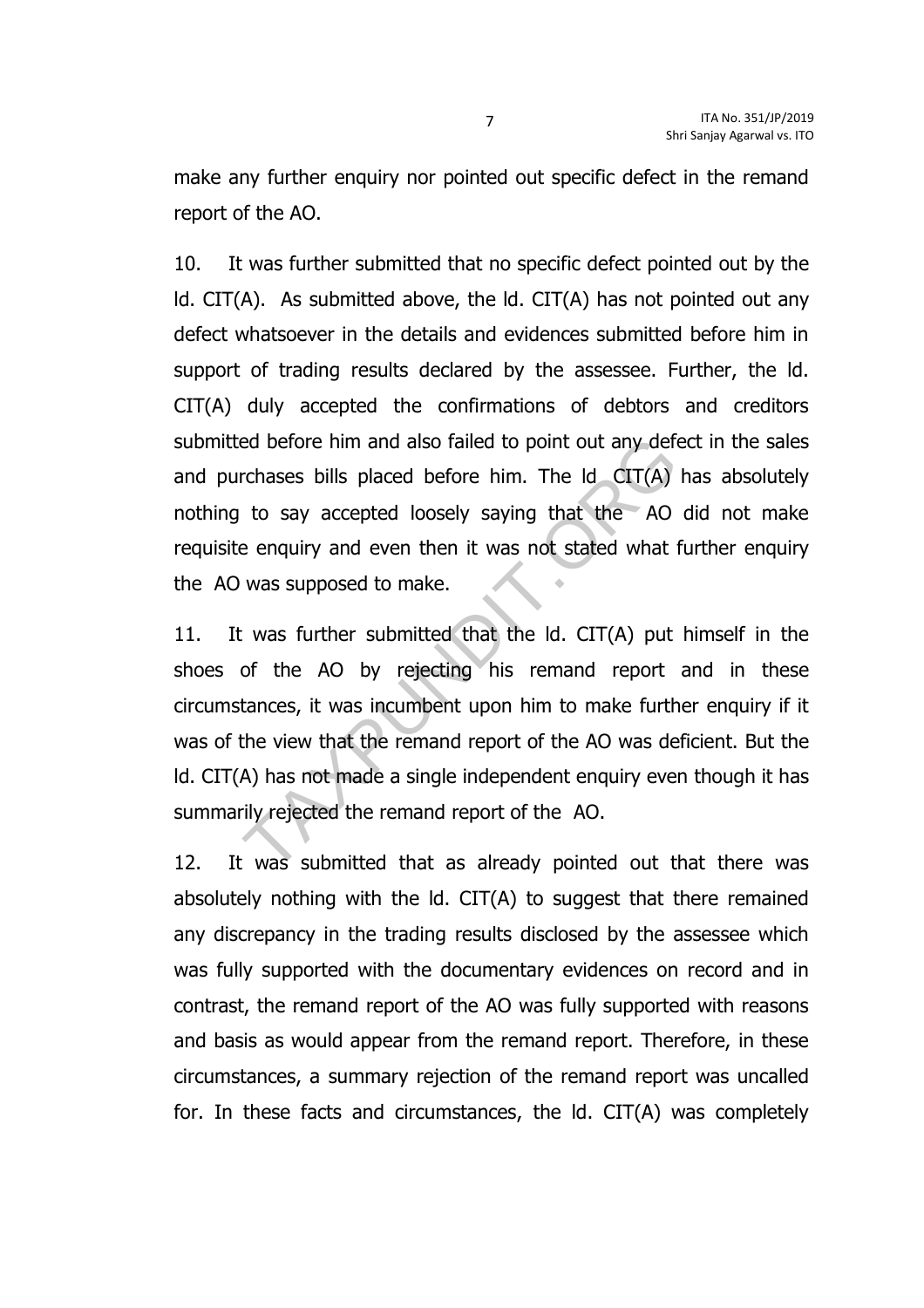unjustified in rejecting the remand report submitted by the ld. AO and hence, trading addition has to be completely deleted while accepting the remand report submitted by the ld. AO.

13. It was further submitted that the assessee has maintained complete books of accounts of the assessee including cash book, journal, ledger, purchases and sales book and the same were duly audited and the complete audit report was duly available with the department as the same were filed online. The same were again subm tted during the course of appellate proceedings. There is a specific observation of the auditor at clause 9(b) regarding the books of accounts. Further the auditor has not pointed out any specific defects in the books of accounts maintained and as such it is incorrect observation of the ld. CIT(A) that no books of accounts were maintained. were filed online. The same were again submit<br>of appellate proceedings. There is a specific obs<br>at clause 9(b) regarding the books of account<br>has not pointed out any specific defects in the book<br>ned and as such it is incor

14. It was further submitted that preceding year results are not comparable with year under consideration. It was submitted that the AY 2012-13 was an exceptional year in so far as the turnover during the year was extraordinarily high as compared to preceding years. The comparative trading results as appearing at page 7 of the assessment order would show the following turnover in three years:

| A.Y.       | Turnover       | G.P. Rate |
|------------|----------------|-----------|
| AY 2010-11 | Rs.7832925     | 11.69%    |
| AY 2011-12 | Rs. 11671818   | 11.15%    |
| AY 2012-13 | Rs. 1573547863 | 0.38%     |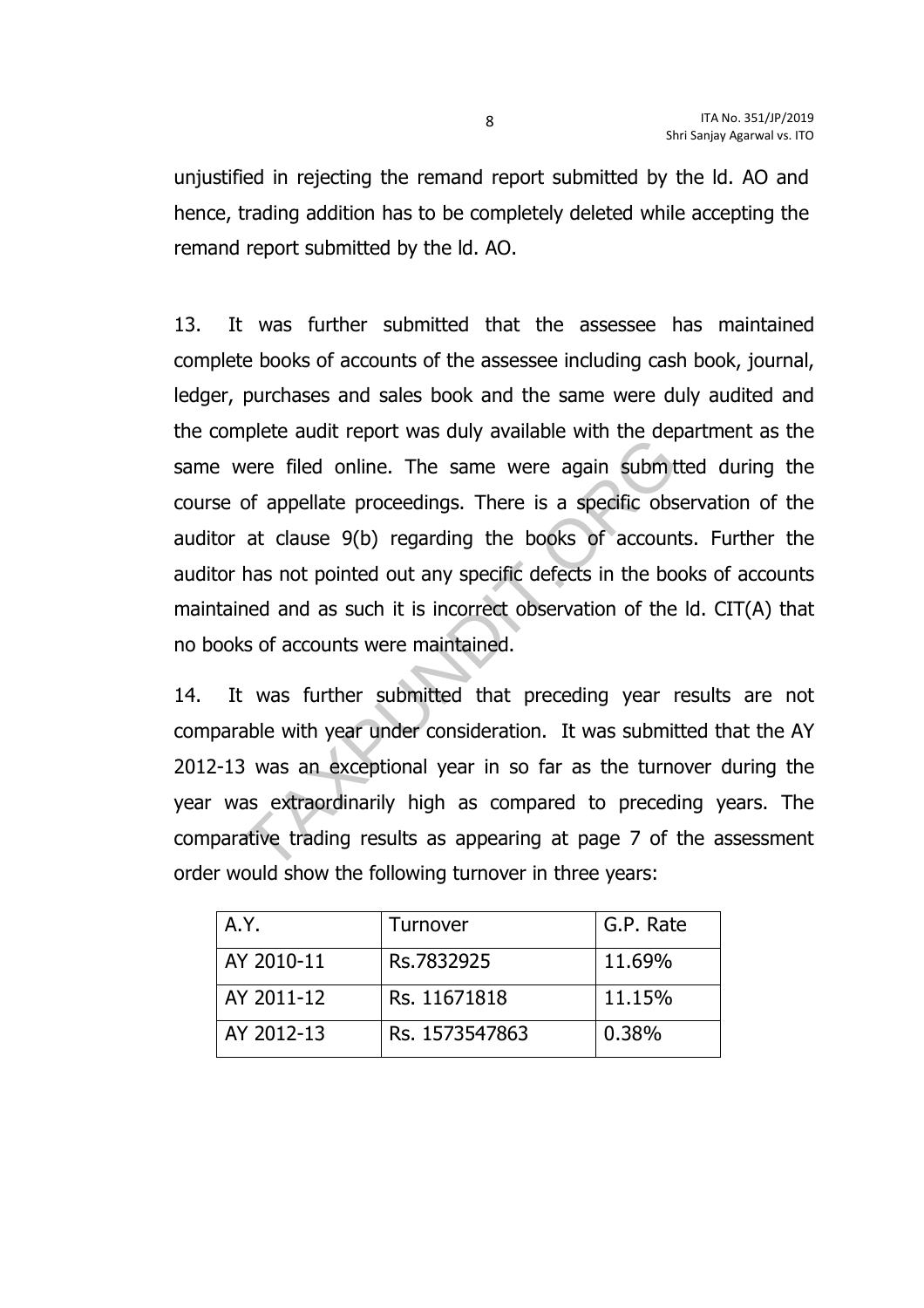Thus it can be seen that there has been extraordinary jump in the turnover of the assessee and it has increased almost 130 times during the year under consideration. Thus the trading results of the assessee is not at all comparable from the preceding year and the results are to be seen specifically with regard to circumstances prevailing during the year.

15. It was further submitted that the assessee has maintained complete books of accounts which were duly audited and further day to day quantitative details have also been maintained and therefore, the trading results are to be accepted. However still the fall in G.P. rate can very well be explained and rather apparent from the books of accounts maintained by the assessee. It was mainly due to fall in prices of cardamom which significantly contributed to the fall in G.P. rate. As would be apparent from the cardamom account placed at PB 302-317, the comparative prices were as follows: antitative details have also been maintained and<br>results are to be accepted. However still the fall is<br>all be explained and rather apparent from the boot<br>ned by the assessee. It was mainly due to fall in<br>one which signific

| Date       | Rs. (Opening/closing balance rate) |
|------------|------------------------------------|
| 01.04.2011 | Rs 1106.54 (Opening balance rate)  |
| 01.07.2011 | Rs. 630/-                          |
| 31.03.2012 | Rs. 553.02 (closing balance rate)  |

Thus there has been consistent fall in the prices of the cardamom which has significantly contributed to the fall in overall G.P. rate and in fact the entire stock of the assessee came at half of the prices as at the start of the year the rate of cardamom was Rs.1106 per qtls. which became Rs.553 at the end of the year. This itself clearly explains the fall in G.P. rate and in any case, the complete books of accounts are fully supported with bills, vouchers and evidences.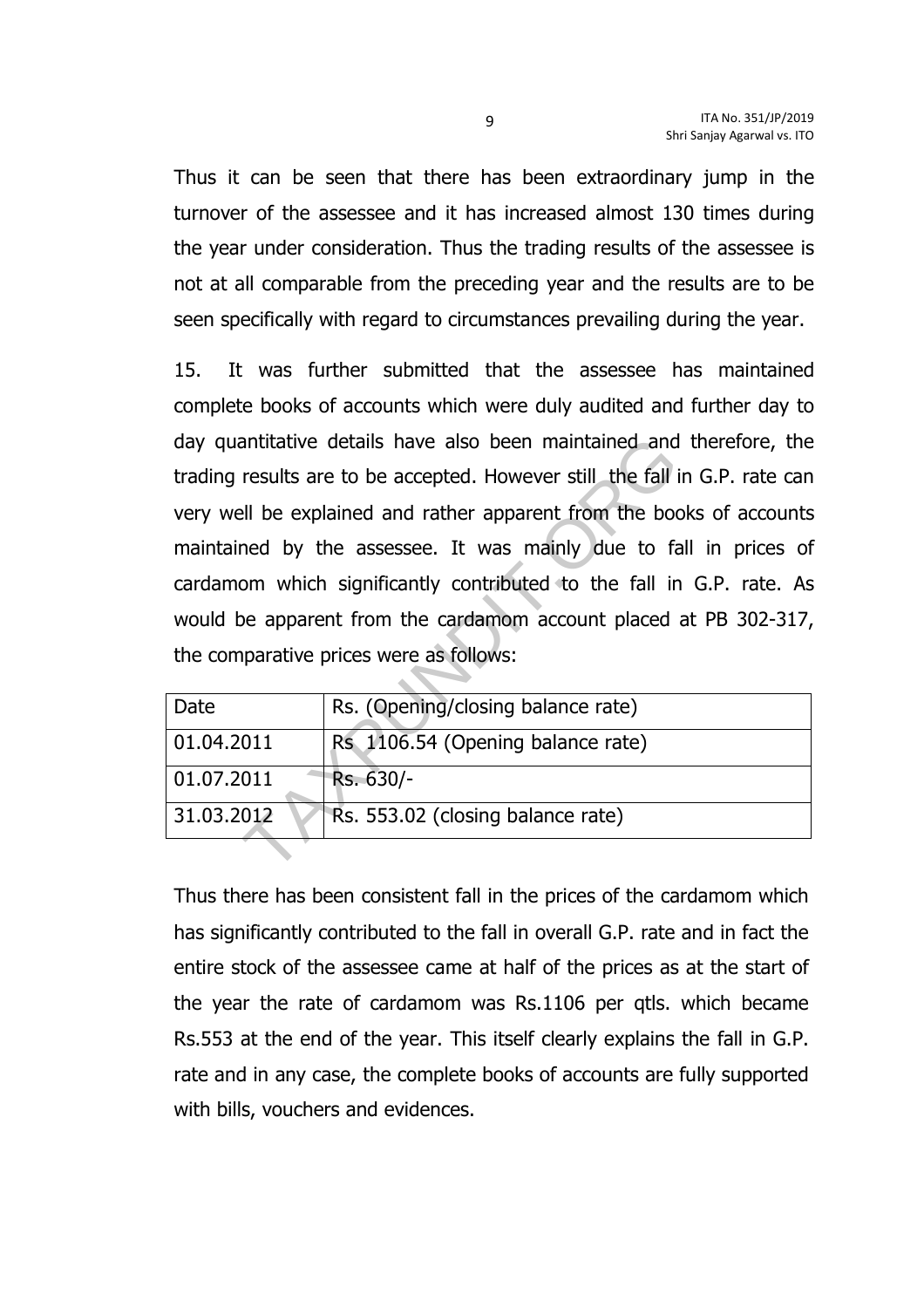16. It was further submitted assessee has maintained the complete day to day quantitative details of all the goods traded by it. Even the quantitative details are part of the audited financial statements and the same is appearing at PB 30. Complete details including sales and purchases ledger, bills and vouchers submitted. We may also submit that the assessee has submitted the complete evidences in support of its trading results. Some of such evidences are as under:

| Audited inventory summary | <b>PB 30</b> |
|---------------------------|--------------|
| Sale ledgers VAT          | PB 117-143   |
| Purchases ledgers VAT     | PB 144-155   |

All the above ledgers are fully reconciled with the financial statements Day to day inventory ledgers

| Audited inventory summary                                                                          | <b>PB 30</b>  |  |  |  |
|----------------------------------------------------------------------------------------------------|---------------|--|--|--|
| Sale ledgers VAT                                                                                   | PB 117-143    |  |  |  |
| Purchases ledgers VAT                                                                              | PB 144-155    |  |  |  |
| All the above ledgers are fully reconciled with the fir<br>statements Day to day inventory ledgers |               |  |  |  |
| Cardamom                                                                                           | PB 302-317    |  |  |  |
| Jaifal                                                                                             | <b>PB 318</b> |  |  |  |
| <b>Black paper</b>                                                                                 | <b>PB 319</b> |  |  |  |
| Guar                                                                                               | PB 320-323    |  |  |  |
|                                                                                                    |               |  |  |  |

All the above day to day quantitative details are duly reconciled with the audited financial statements and quantitative details taken by the auditors.

17. It was further submitted in each of the commodity ledger as appearing above, the closing stock is properly valued and the same has been adopted by the assessee. The auditors have not pointed out any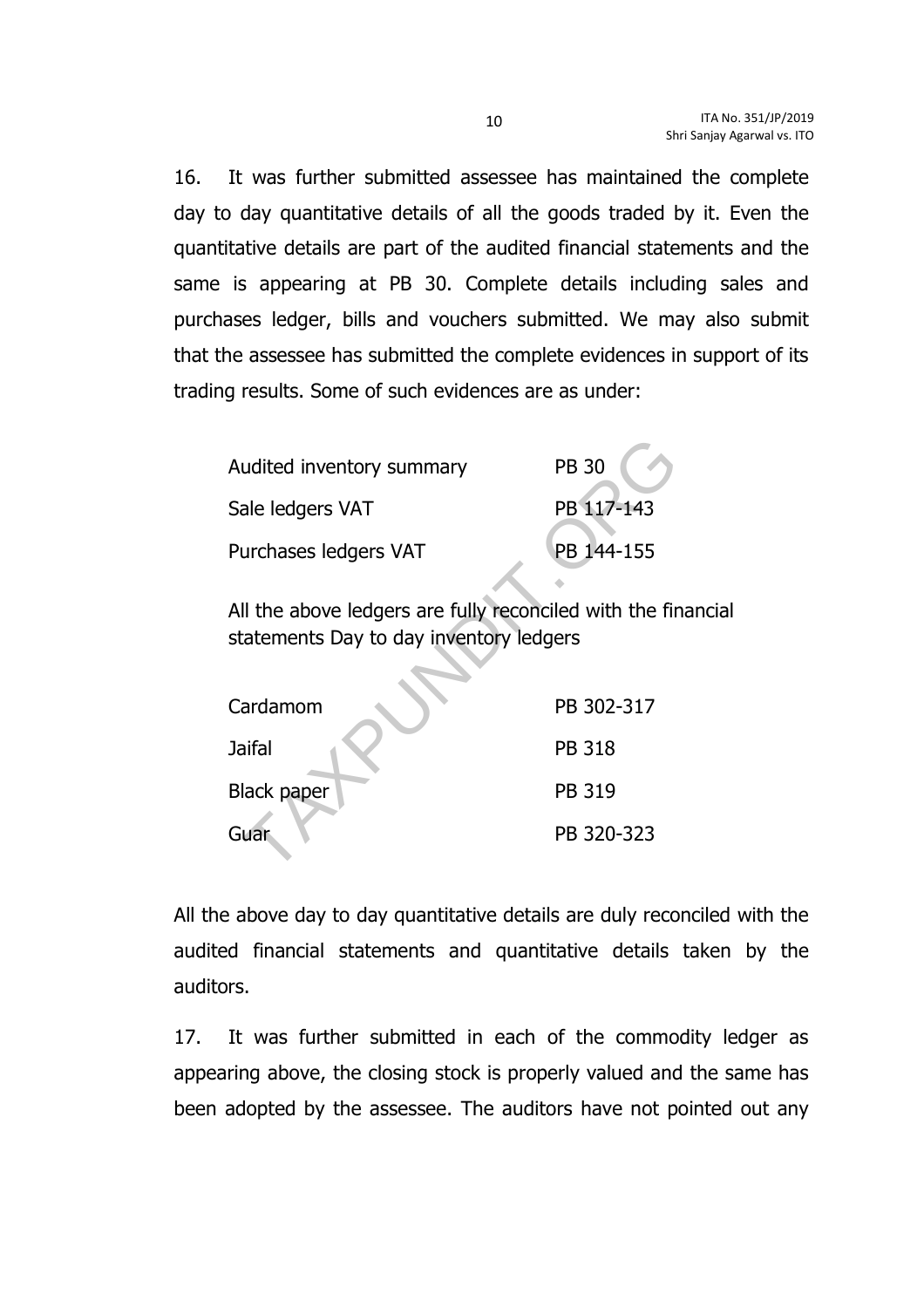defect in the calculation of closing stock nor any of the lower authorities raised any question on valuation of closing stock. Therefore, there remained no reason for rejecting the trading results of the assessee.

18. It was also submitted that the complete bills and vouchers in support of the transactions disclosed in the financial statements. We have placed copies of the bills and transportation details of the purchases made by the assessee and the same are placed at PB 155- 301. We may also submit that the assessee was regularly filing the VAT returns and being assessed with the sales tax department. We have placed the copies of quarterly VAT returns which are placed at PB 329- 360 and the annual return is placed at PB 324-328. The complete turnover is fully reconciled with the books of accounts of the assessee as well as the financial statement. We may submit that the assessee has submitted the confirmations from various parties including debtors and creditors which were appearing in the balance sheet of the assessee. It is notable that all such balances as appearing in the balance sheet of the assessee have been fully accepted by the ld. CIT(A) without raising any question. Therefore, it was complete unfair on the part of the ld. CIT(A) not to accept the trading results of the assessee. e may also submit that the assessee was regularly<br>and being assessed with the sales tax departm<br>the copies of quarterly VAT returns which are plad<br>d the annual return is placed at PB 324-328.<br>r is fully reconciled with the

19. It was submitted that the ld. CIT(A) has discussed the issue of commodity trading loss of Rs. 15,13,132/- as well as cardamom trading loss of Rs. 21,83,559. In this regard, it was submitted that the ld. CIT(A) has duly accepted the transaction as would appear from the following para of the CIT(A) order at page 16 of its order

"xiii) In view of the above discussion, it is crystal clear that the loss amounting to Rs.15,13,132/- and Rs.21,83,559/- claimed by the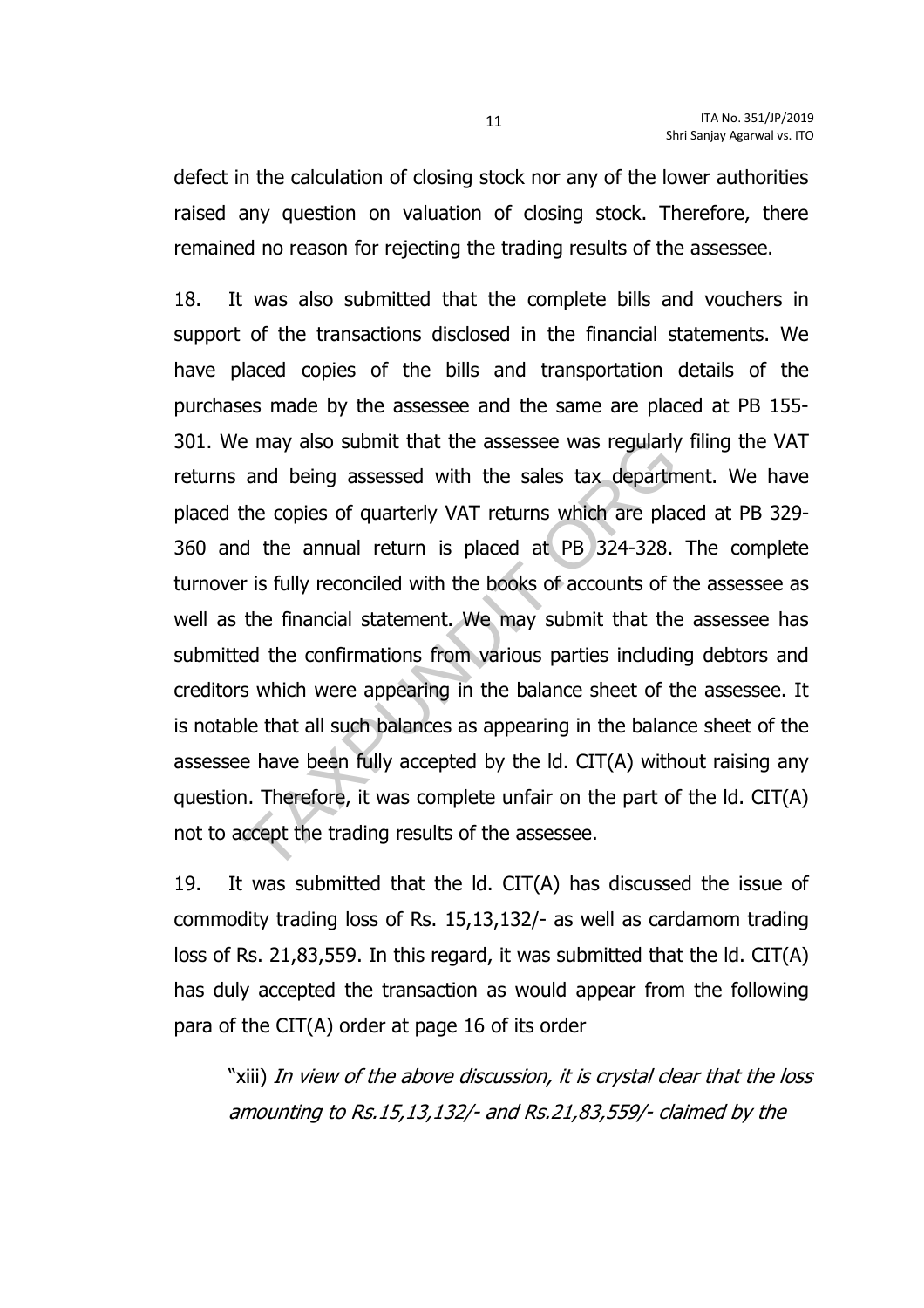appellant on account of 'commodity trading loss' and ' cardamom square off trade loss' respectively in its profit and loss account is nothing but a speculative loss, which cannot be allowed to be set off against non-speculative income. Even, the appellant has failed to prove the genuineness of such losses."

It is clear from the above that the ld. CIT(A) was fully satisfied with the genuineness of the transaction itself though it was stated to be speculation loss. In any case there is no evidence otherwise on record for not accepting such loss claimed by the assessee Therefore, there is no reason to take any adverse inference on the trading results of the assessee for the reason of these losses

20. It was also submitted that these losses are not part of the trading results as would appear from the perusal of the audited trading account of the assessee which is placed at PB 32 where it can be seen that this have been shown separately in the profit and loss account. Even then no separate addition s made on this account thereby accepting the same. riess of the transaction itself thought it was<br>tion loss. In any case there is no evidence other<br>accepting such loss claimed by the assessee The<br>on to take any adverse inference on the trading<br>e for the reason of these los

21. It was submitted that the transactions related to the trading loss claimed in the profit and loss account were not of speculative nature and rather these were purchases and sales transactions with delivery of goods. It is submitted that the parties to whom these payments have been made towards these transactions have acted as agent of the assessee. These transactions of purchases and sales were carried out by those parties on clear instructions of the assessee. The assessee is a trader in goods and initially made purchases of goods through these parties with the expectation of rise in prices and got stocked same with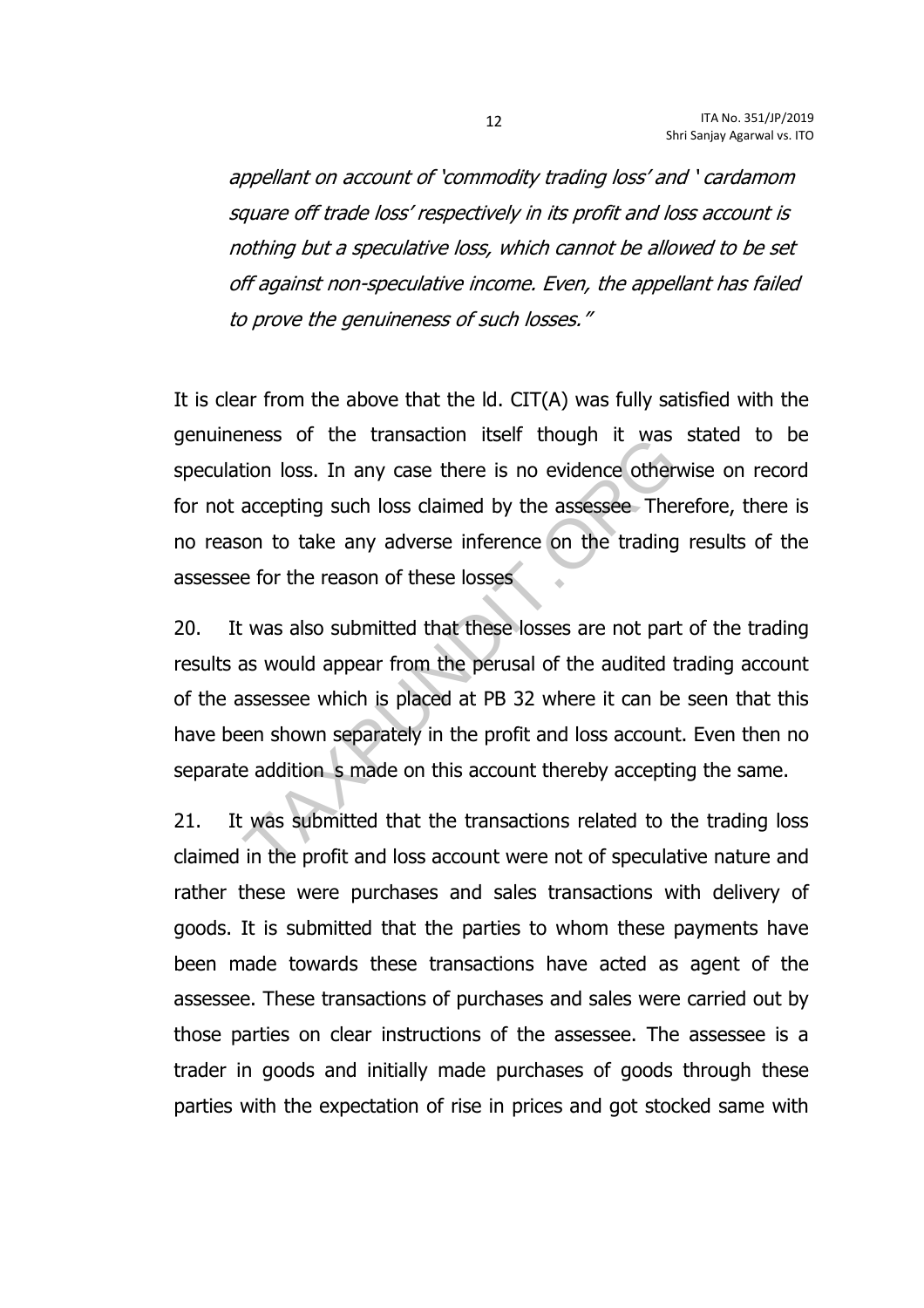the agent itself. But in contrast the prices have fallen as discussed earlier and also apparent from the cardamom account and therefore, the assessee was forced to sale as there were not sufficient funds with the assessee to make payment to his agent. Accordingly, loss on these transactions has been booked by the assessee as a difference between sales and purchases price. We may submit that the complete transactions of this trade was through banking channels only and even none of the lower authorities has questioned the genuineness of the transaction. No adverse evidence on record. It is submitted that the transaction is fully confirmed by the respective parties and the confirmations and the details of complete transactions are placed from PB 11-15. It is notable that the Id.  $CIT(A)$  has nothing to say on these confirmations and further no further enquiry was made by the ld. CIT(A) to suggest that these confirmations were not correct. In any case, the confirmations were fully supported with the documentary evidences on record and therefore the same has to be accepted. It was accordingly submitted that trading additions so sustained by the ld CIT(A) be deleted. tion. No adverse evidence on record. It is subnotion is fully confirmed by the respective parations and the details of complete transactions at 15. It is notable that the Id. CIT(A) has nothing to ations and further no fur

22. Per contra, the ld. DR relied upon the order and findings of ld. CIT(A) which reads as under:-

"(iii) During the appellate proceedings, the appellant has filed a number of documents as additional evidences under Rule 46A of the IT Rules, which were forwarded to the AO for its comments and for making necessary enquiries thereof. These additional evidences were admitted as the assessment order was passed u/s 144 of the Act, since no compliance was made by the appellant, during the assessment proceedings, before the AO, on account of change of its earlier address and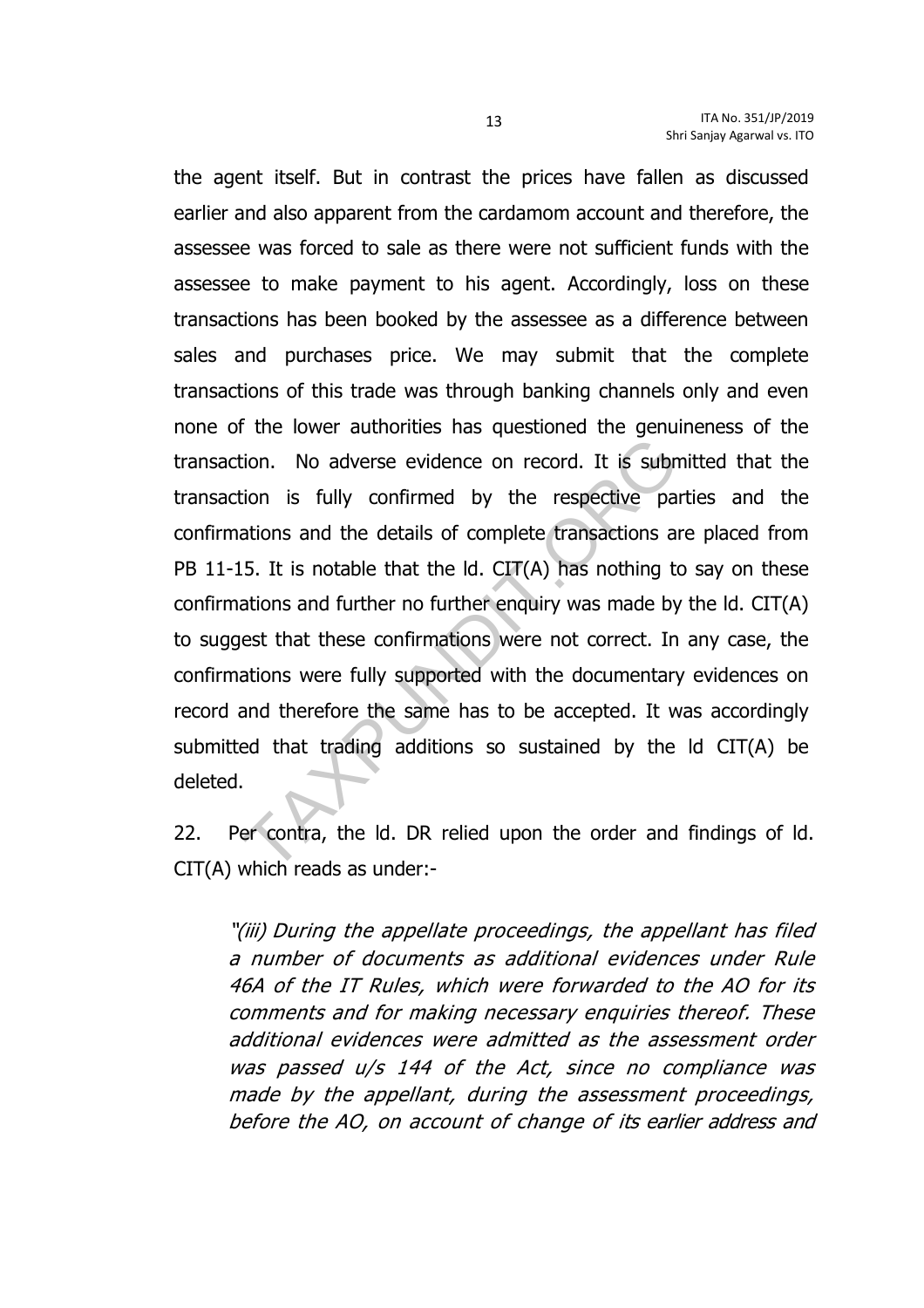in the interest of natural justice. The AO has submitted its remand report as under:

Remand report

"In this connection, it is submitted that an assessment order was passed on 30.03.2015 in the case of Sh. Sanjay Agarwal, D-1, Ilnd Floor, Chandpole Anal Mandi, Jaipur, for A.Y. 2012-13 u/s 144 of the I.T. Act, 1961 The following additions were made in the assessment order:-

1 Addition was made of Rs. 49,56,217/ on account of trading addition by taking G.P. at the rate of 0.69% on gross receipt of Rs. 1,57,35,47,863/- while, the assessee has already shown G.P at the rate of 0.38% on gross receipt, wh ch comes to Rs. 59,01,264/-. Penalty proceedings u/s 271(1)(c) was initiated by the A.O. Addition was made of Rs. 49,56,217/ on accordition by taking G.P. at the rate of 0.69% on gros<br>
57,35,47,863/- while, the assessee has already shows the of 0.38% on gross receipt, which comes to the nalty proceedings u/s 2

During the appellate proceedings, the assessee has claimed as under:-

"I, Sanjay Agarwal S/o Shri Nirmal Agarwal aged 45 years, resident of D-1, lind Floor, Chandpole Anaj Mandi, Jaipur do hereby solemnly is as under.

That, the trading addition of Rs. 49,56,217/- was made while framing ex-parte assessment due to non appearance before the Ld. Assessing Officer as the notice sent remained unreserved at the place of assessee which was B-2, New Grain Mandi, Chandpole Bazar, Jaipur.

That, the address with the Ld. Assessing Officer was rented and I have left the place in the early 2013 itself and my new address is D-1, IInd Floor, Anaj Mandi, Chandpole, Jaipur A copy of rent receipt dated 30.06.2013 of new premises is enclosed for your kind perusal.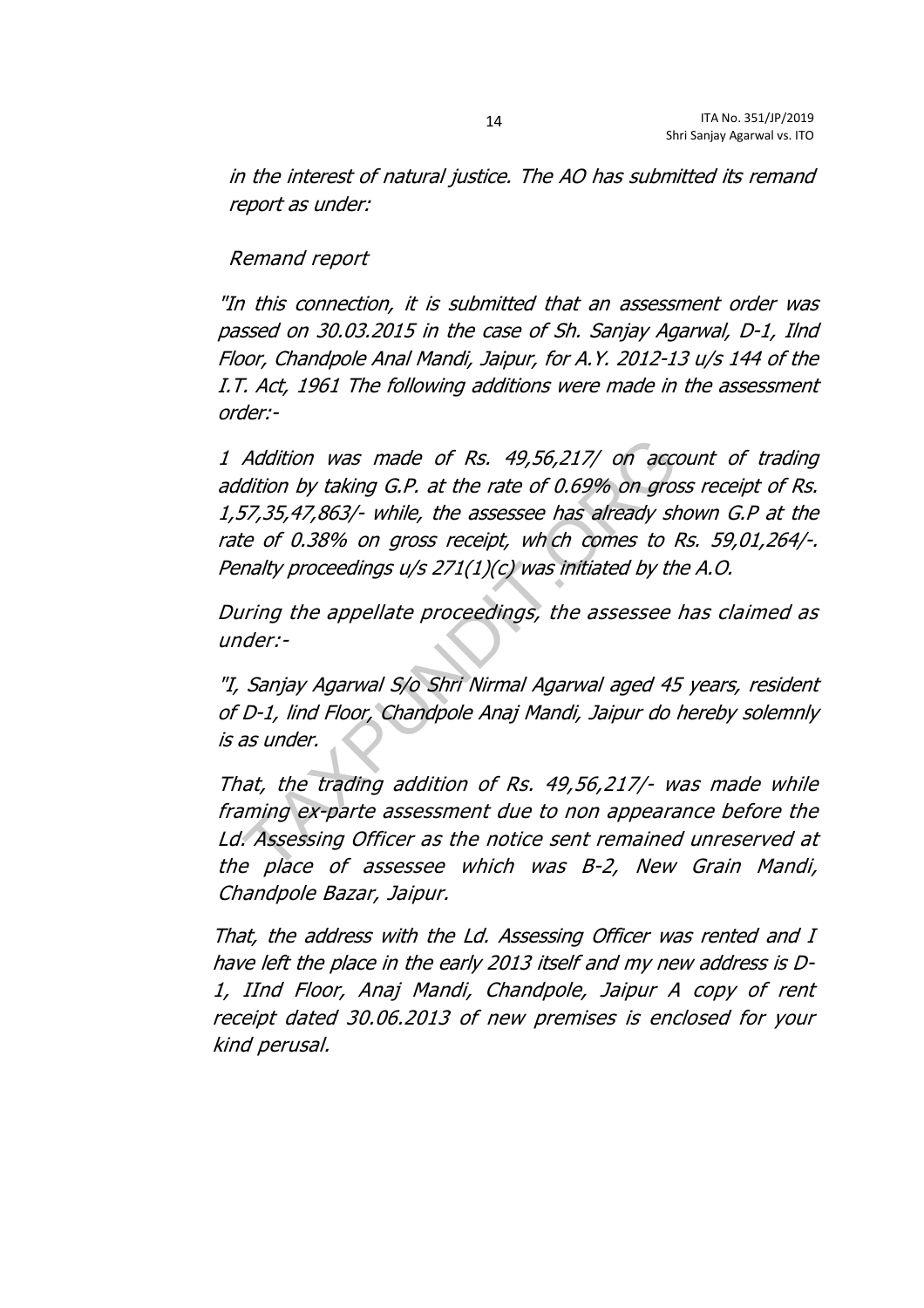That, I have not received any notice for A.Y. 2012-13 issued by the Ld. Assessing Officer which is also clear from the fact that even the first notice was served through affixture.

That, I was informed by my authorized representative to immediately submit some details which I have submitted through speed post the copies of which are enclosed herewith.

That, there was no mala fide intention behind not attending the assessment proceedings and it was only due to genuine reason of change of residence.

In connection with remand report, an opportuni y was provided to the assessee vide letter No. 1695 dated on 27.01.2017 to submit all supporting documents/evidences for verification which could justify his claim by fix ng on 06.02.2017. In response to the same, the AIR of the assessee has submitted the reply on 28.02.2017. <sup>o</sup>I have carefully gone through the submission of the AIR of the assessee and found satisfactory. All supporting evidences/documents i.e. copy of rent receipt, supporting change of address, copy of ITR along with computation of total income, copy of tax audit report along with balance sheet and profit & loss account for the year ended on dated 31.03.2012, copy of speed post delivery details, sale & purchase bills, confirmations, quantitative details, copies of VAT retu ns, ledger accounts of commodities etc. have been produced by the assessee for the year under consideration. rightly connection with remand report, an opportunity<br>the assessee vide letter No. 1695 dated on<br>bmit all supporting documents/evidences fich could justify his claim by fix ng on 0<br>ponse to the same, the AIR of the assesse

In view of the above, I want to draw your kind attention that the then Assessing Officer was not justified to make an addition on account of trading addition of Rs. 49,56,217/-. All notices was dispatched at the address of B-2, New Grain Mandi, Chandpole, Jaipur instead of D-1, Ilnd Floor, Chandpole Anaj Mandi, Jaipur and that the address was wrong and due to this assessee could not get notices. On perusal of assessment order, there is no specific reason mentioned in the assessment order to take the rate of G.P. at 0.69% of gross receipt whereas, the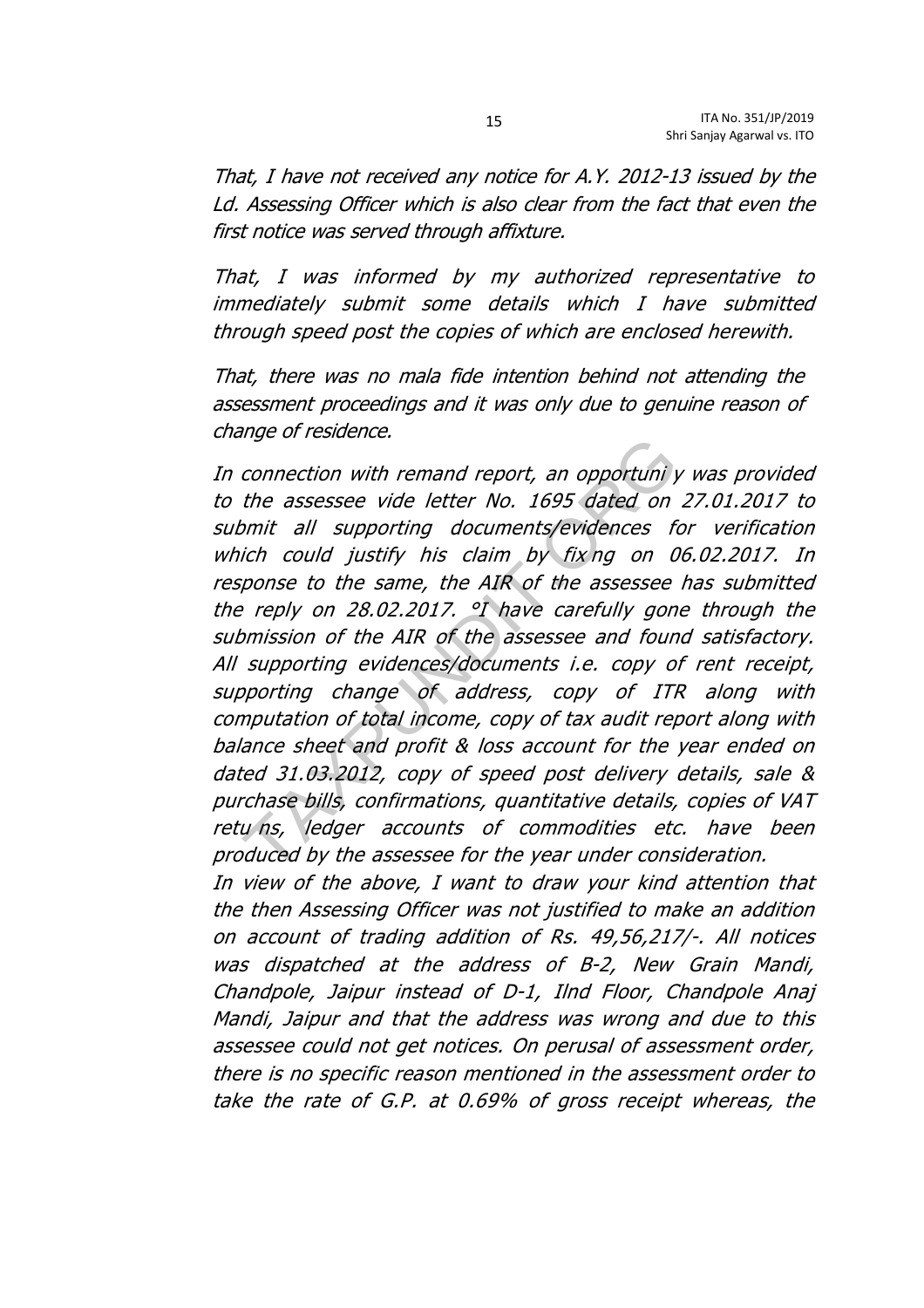assessee has shown G.P. rate of 0.38%. The sale of assessee has substantially increased during the year and hence not comparable. However, the trading results of the assessee are duly supported with documentary evidences as discussed above. Commodity trading loss and Cardamom trading loss are also fully supported with documentary proofs and the same were accepted in the original assessment proceedings also and hence require no interference."

(iv) I have duly considered the submissions of the appellant, assessment order, remand report of the AO and the material placed on record. It is an admitted fact that no compliance was made by the appellant before the AO during the assessment proceedings and thus there is no question of verification of trading account of the appellant. In fact, during the appellate proceedings, it was submitted by the appellant that its books of accounts for the year under consideration have been misplaced, therefore, the trading results of the appellant could not be verified, even during the appellate proceedings ressment order, remand report of the AO anced on record. It is an admitted fact that no c<br>de by the appellant before the AO during to<br>ceedings and thus there is no question of verific,<br>count of the appellant. In fact, duri

(v) In its remand report, the AO has accepted the submissions of the appellant as made during the remand proceedings. However, it appears that the AO has not examined the matter in the correct perspective and the documents filed by the appellant as additional evidences were not analyzed properly and thus, the remand report of the AO is to be ignored and no cognizance could be given to it,

Therefore, in view of the totality of facts and circumstances of the case, it is held that the AO was justified in rejecting the books of account of the appellant u/s 145(3) of the Act.

(vi) It may be mentioned that the during the year under consideration, the turnover of the appellant was abnormally high in comparison to the earlier years as stated on page 3 of the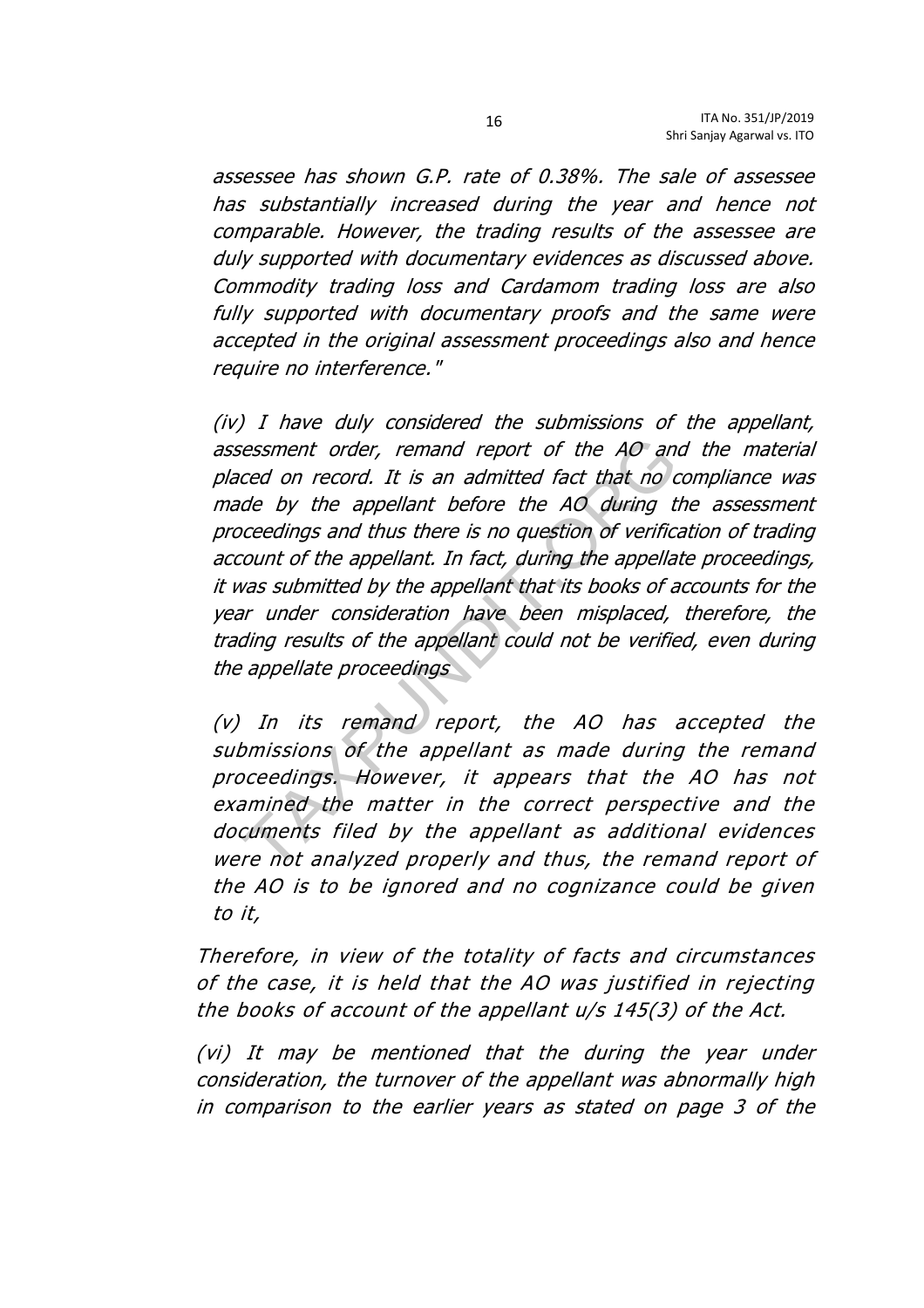assessment order. It is pertinent to mention here that for AY 2010-11 and 2011-12, the turnover was to the tune of Rs. 78.32 Loc and Rs. 116.71 Lac respectively, whereas for the year under consideration, it was Rs. 157.35 Crore. In the AY 2010-11 and 2011-12, the appellant has declared GP rate of 11.69 % and 11.15 % respectively, whereas for the year under consideration, it was only 0.38%. The AO after taking into account various discrepancies as stated on page No. 4 of the assessment order including loss of Rs, 15,13,132/- and Rs. 21,83,559/- has applied GP rate of 0.69% and has made trading addition of Rs. 49,56,217/-.

(vii) It is to be noted that the appellant has debited a sure of Rs. 15,13,132/- and Rs. 21,83,559/- on account of 'commodity trading loss' and 'cardamom square off loss trade' respectively in its profit and loss account. The appellant has filed a copy of account of M/s venkatesh Spices wherein loss of Rs. 15,08,175/- was shown in respect of 'cardamom trade'. It is noted that through debit notes, amounts of Rs. 11,25,000/- and Rs. 57,50,000/- were debited in the account of the appellant on 05.04.2011 and 17.04.2011 for purchase of 1000 Kgs and 5000 Kgs. of cardamom respectively. It is further noted that vide credit notes, amounts of Rs. 43,47,775/- and Rs. 9,99,050/- were credited on 24 05.2011 and 08.08.2011 for square off of 5000 Kgs. and 1000 Kgs. of cardamom respectively and in the process a loss of Rs. 15,08,175/- was claimed by the appellant in its profit and loss account. It is pertinent to mention here that except filing the confirmed copy of account, no other document was filed relating to purchase and sale of 6000 (1000+ 5000) Kgs. of cardamom. It is noted that the appellant has also claimed a loss of Rs. 6,75,384/-from Guhan Traders but no documentary evidence was filed by it. It may be mentioned that this amount of Rs. 6,75,384/- is a part of loss of Rs. 21,83,559/- on account of cardamom square off trade. 5,217/-.<br>
It is to be noted that the appellant has deb<br>
15,13,132/- and Rs. 21,83,559/- on<br>
modity trading loss' and 'cardamom square<br>
ectively in its profit and loss account. The<br>
a copy of account of M/s venkatesh Spice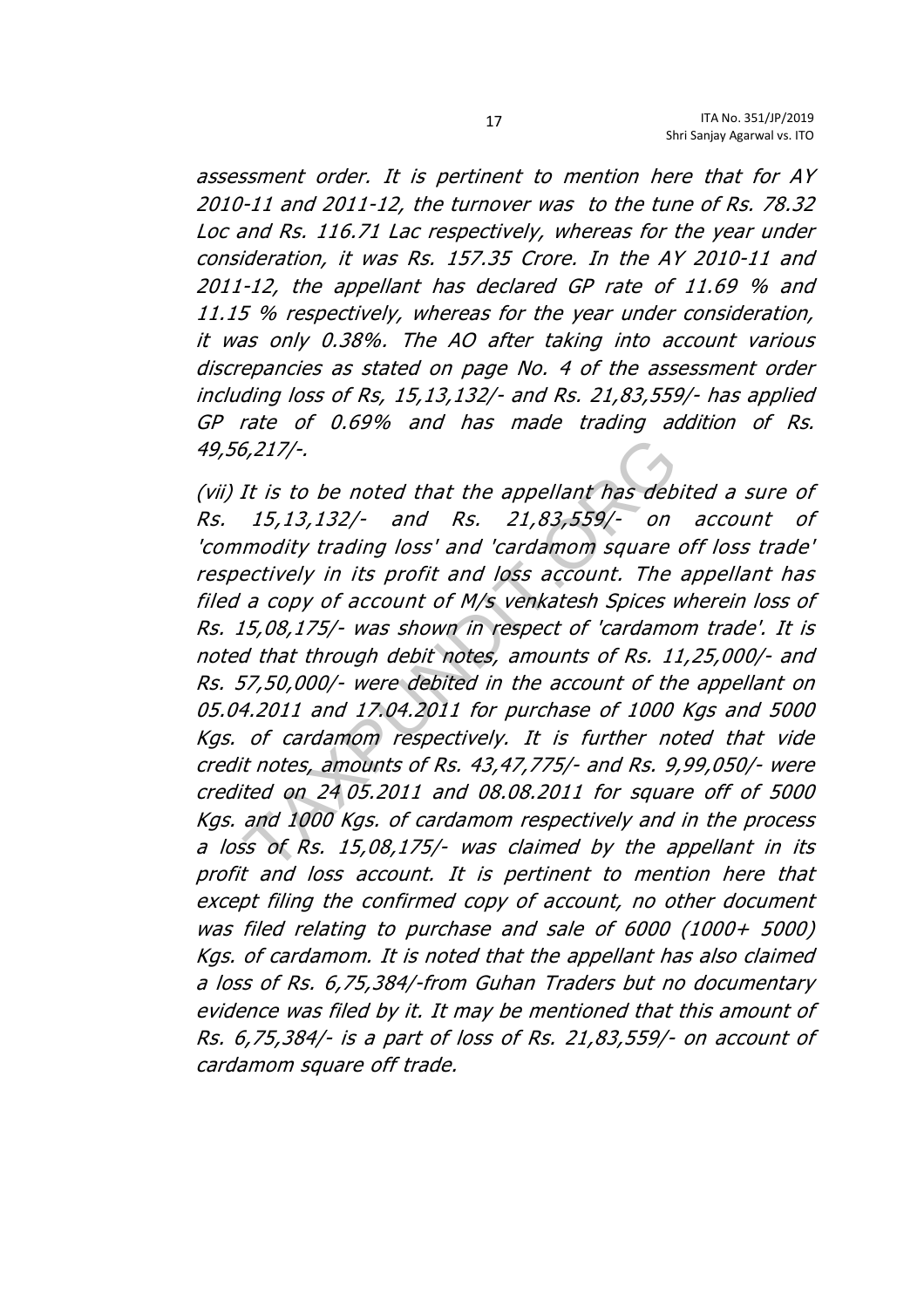(viii) Regarding the loss of Rs. 15,13,132/-, the appellant has filed copies of a certificate from S. Sanasiraj and credit note and debit note thereof. It is noted from the debit note issued by S. Sanasiraj that 5000 Kgs. of cardamom were purchased on 07.04.20111 for a sum of Rs. 54,50,000/-. It may be mentioned that in the said debit note, it was stated that 'the above cardamom have been stocked with us at your risk. VAT/ CST will be paid by you at the time of delivery'. Further, it is noted from the credit note issued by S. Sanasiraj that 5000 Kgs. of cardamom was sold / square off for a sum of Rs. 39,37,500/-.

(ix) In view of these facts, vide order sheet entry dated 26.07.2017, the appellant was required to furnish the following information:

- •Bills in respect of loss claimed in profit and loss account
- •Evidence regarding taking and giving of delivery of goods in respect of above transaction
- •Whether these purchases / sales were routed through stock register, if any, maintained by it. If yes, why separate entries were made in the profit and loss account and why the same were not routed through the trading account. In view of these facts, vide order sheet entry daily ppellant was required to furnish the following infor<br>
ills in respect of loss claimed in profit and loss<br>
ills in respect of loss claimed in profit and loss<br>
in the rega

(x) Vide its reply date nil, filed in this office during the course of appellate proceedings on 04.09.2017, it was submitted by the appellant that:

"Pleas' refer to further queries raised by your goodself on the above issue. In this regard, we bag to submit as under:

1.1 Nature of Transactions: We may again reiterate that the transactions related to the trading loss claimed in the profit and loss account were not of speculative nature and rather these were purchases and sales transactions with delivery of goods. It is submitted that the parties to whom these payments have been made towards these transactions have acted as agent of the assessee. These transactions of purchases and sales were carried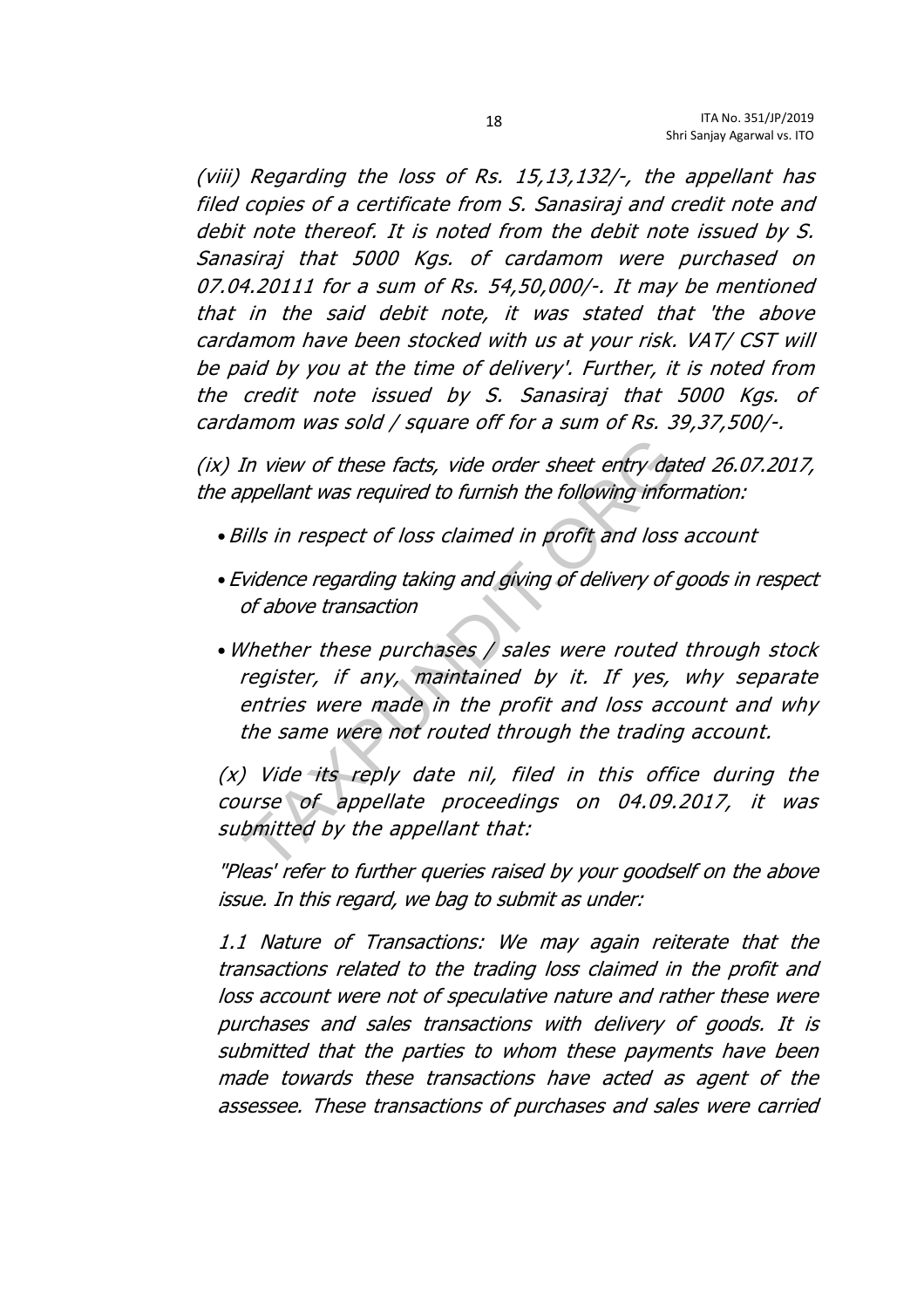out by those parties on clear instructions of the assessee. The assessee is a trader in goods and initially made purchases of goods through these parties with the expectation of rise in prices and got stocked same with the agent itself But in contrast the prices have fallen and therefore, the assessee was forced to sale as there were not sufficient funds with the assessee to make payment to his agent. Accordingly, loss on these transactions has been booked by the assessee as a difference between sales and purchases price.

1.2 Sale and Purchases Transactions with Delivery We have already submitted the confirmed copy of account from Venkatesh Spices and also debit & credit note and confirmation from S Sansirraj (PB. 29-32). It is abundantly clear from the perusal of the communication that they have made transactions on behalf of the assessee acting as an agent and the relationship with the assessee remained as principal to agent. The entire transactions wore delivery transactions entered on instructions of the assessee and as such the assessee was bound by the trade entered into by them and accordingly rightly treated the same as sales and purchases transactions. *Z* Sale and Purchases Transactions with Deliverady submitted the confirmed copy of account i<br>ices and also debit & credit note and confirms<br>irraj (PB. 29-32). It is abundantly clear from<br>e communication that they have mad

1.3 No Transportation Taken Place: We may also submit that in the above cases, there was no transportation of the goods to the assessee and it was only the case where these agents purchased goods on our behalf, stocked them and thereafter sold the goods on instruction of the assessee. Transporting of goods in other states to the place of the assessee would have been very costly and as such the goods were kept with these agents only.

1.4 Sale & Purchases Made by Agent Not Required to be Part of Turnover: We may also submit that as the transactions have been booked on net basis the same were not required to be added in the respective amounts of sales and purchases. It is further submitted that as the agent of the assessee made these sales and purchases, whatever liability was there in this regard is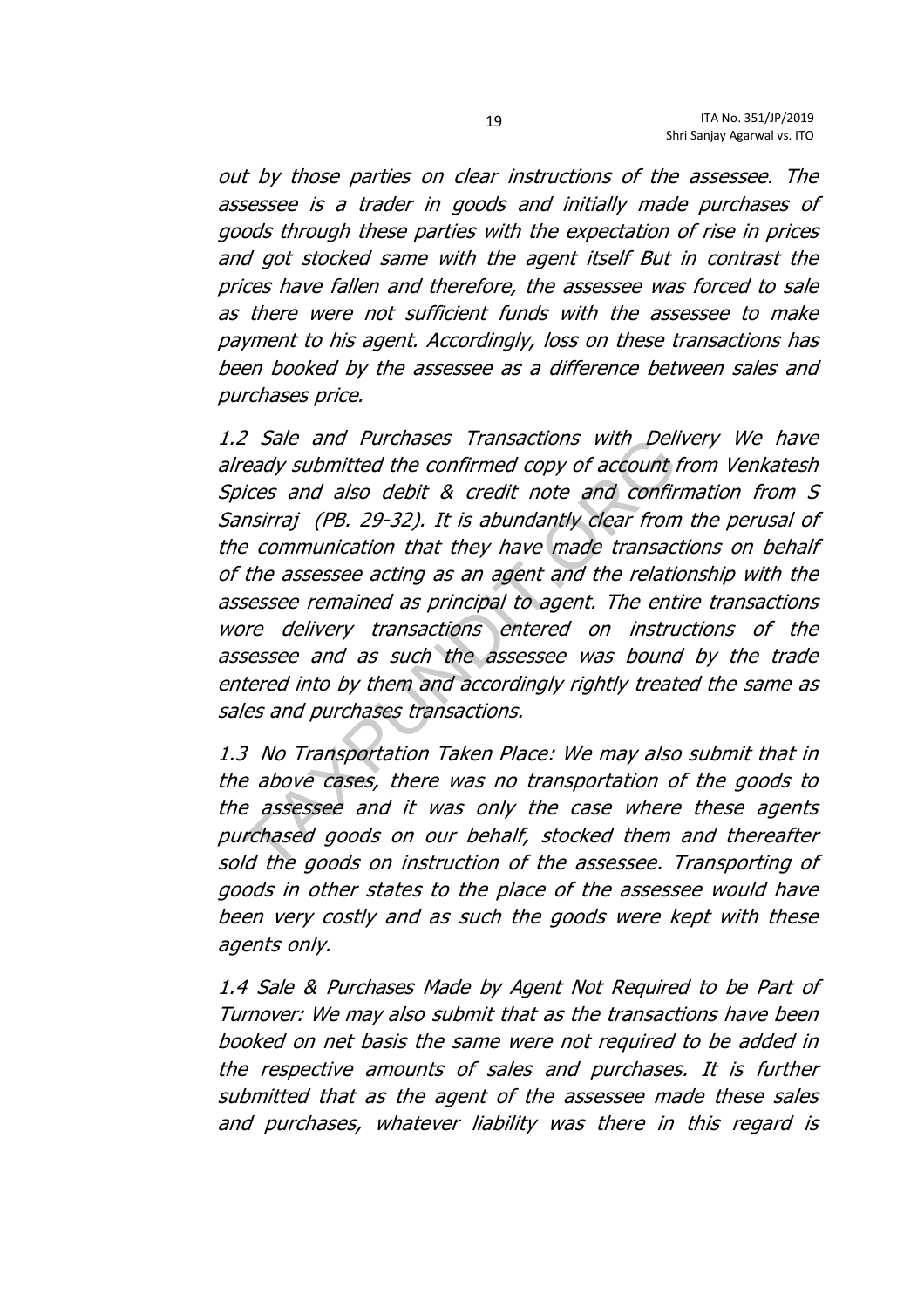discharged by those parties only and the assessee is nothing to do with the same. Having added the respective amount in the sales and purchases account of the assessee would not have made any difference.

1.5 Very Common Business Practice: We may submit that this is a very common business practice in the commodity business where purchases and sales are made by the agents on behalf of the traders and the difference are settled if ultimately the person is unable to lift the goods from the agent.

1.6 Ld, ITO Already Accepted Transact ons in Assessment Proceedings Itself We may also submit that the Id. ITO has already accepted the transaction in assessment proceedings itself in as much as the complete supporting papers were sent to it and the same were delivered to him before passing of the order Therefore, no adverse inference is otherwise called for.

In the above facts and circumstances of the case, the loss shown by the assessee may please be accepted in totality and oblige "

(xi) It is evident from the above that reply to the specific queries raised by order sheet entry dated 26.07.2017 was given in a roundabout way, which establish that no delivery of goods was taken at the time of purchase and no delivery was given at the time of sale. It is evident that these transactions do not form part of the trading account of the appellant as these were not included in the purchase and sale declared by the appellant in its trading account. 6 Ld, ITO Already Accepted Transact ons<br>oceedings Itself We may also submit that the<br>ready accepted the transaction in assessmer<br>elf in as much as the complete supporting pa<br>it and the same were delivered to him before pas

(xii) In its submission, it was stated by the appellant that these persons were acting as agents of the appellant and these transactions were undertaken on behalf of the appellant and the transactions made by the agents, were not required to be a part of the turnover. These submissions are of no help to the appellant as the appellant has not filed any document which may reveal that from whom the so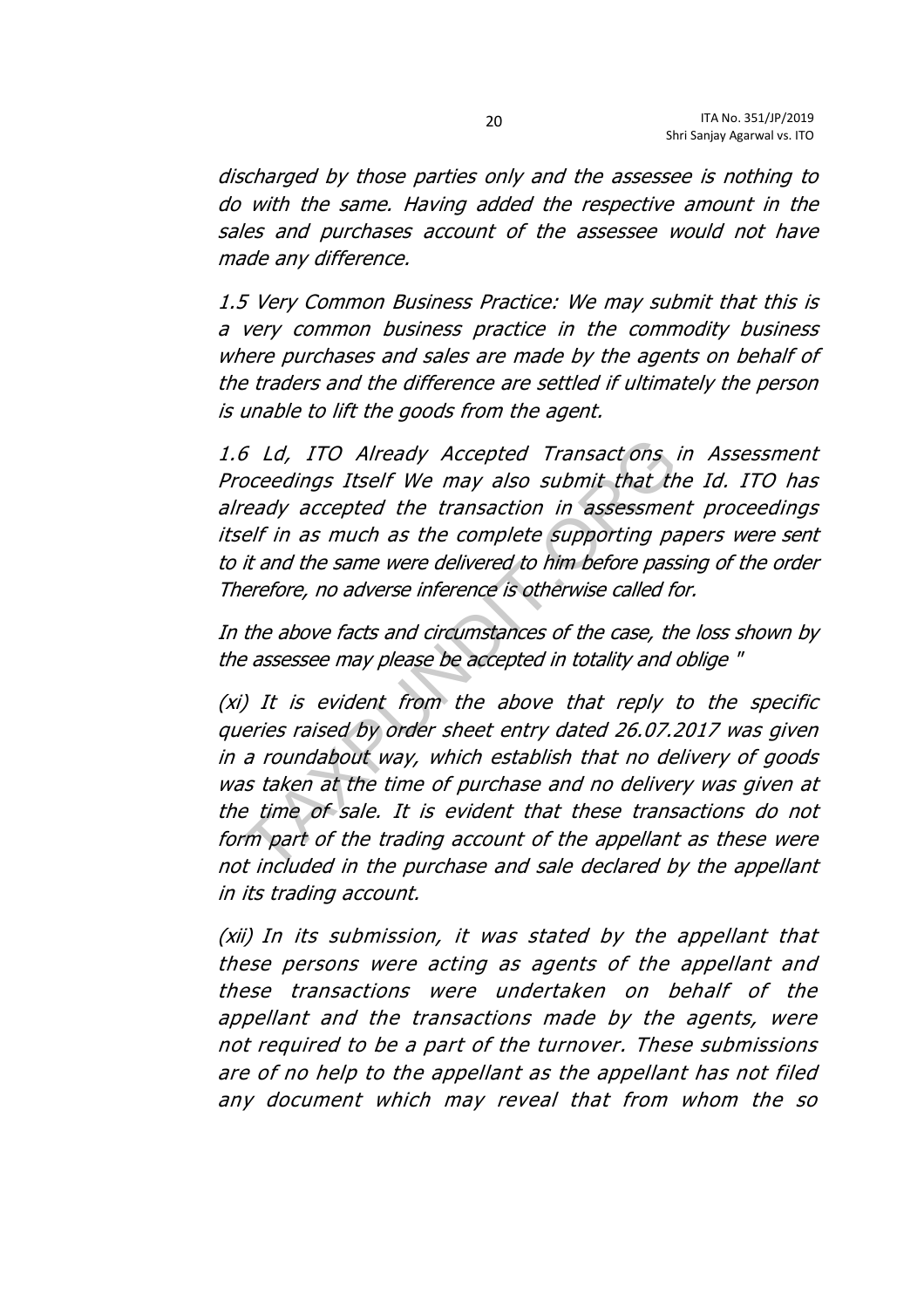called agents have purchased the goods and to whom these goods were sold by these so called agents. The appellant has not placed on record any accounting standards according to which the sales and purchases made by the agents do not form part of the turnover of the principal. As stated earlier, no document was filed in response to loss of Rs, 6,75,3841- from Guhan Traders.

(xiii) In view of the above discussion, it is crystal clear that the loss amounting to Rs. 15,13132/- and Rs. 21,83,559/- claimed by the appellant on account of 'commodity trading loss' and 'cardamom square off trade loss' respectively in its profit and loss account is nothing but a speculative loss, which cannot be allowed to be set off against non-speculative income. Even, the appellant has failed to prove the genuineness of such losses.

(xiv) Therefore, in view of the above discussion and looking to the totality of facts and circumstances of the case, it is held that the AO was justified in making trading addition of Rs. 49,56,217/- to the income of the appellant. It is clarified here that no separate addition is required to be made on account of above discussed loss of Rs. 36,96,691/-  $(21,83,559 + 15,13,132)$ , claimed by the appellant in its profit and loss account, as this amount is being considered to be covered under the trading addition of Rs. 49,56,217/ made by the AO." e appellant on account or commodity tradi-<br>ardamom square off trade loss' respectively<br>d loss account is nothing but a speculative<br>nnot be allowed to be set off against no.<br>come. Even, the appellant has failed to<br>nuineness

23. We have heard the rival contentions and perused the material available on record. In this case, the AO has rejected the books of accounts and has estimated G.P. rate of 0.69% on declared turnover as against G.P rate of 0.38% declared by the assessee and made a trading addition of Rs. 49,56,217/- in the hands of the assessee. The AO has stated that when the books of accounts are rejected, it is duty of the AO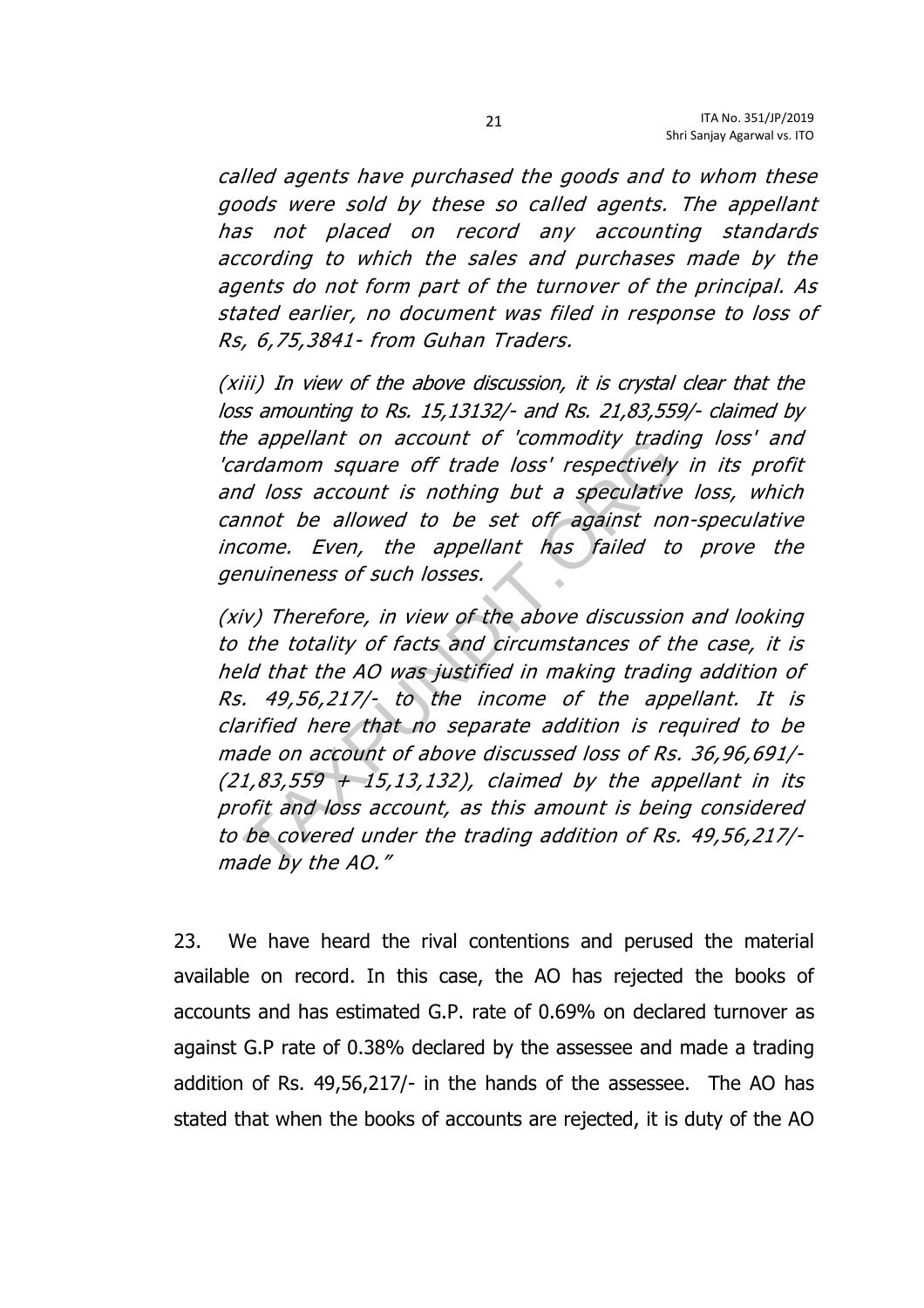to deduce true and fair income of the assessee and it is open to him to take a higher percentage consistent with the state of trade in the locality or with any special circumstances of the assessee which warrants higher rate of profits. Thereafter, he has referred to the discrepancies noticed in the books of accounts and stated that the assessee has failed to give evidence regarding payment of duties and taxes amounting to Rs 5,45,677/- and loss claimed in the profit/loss account amounting to Rs 36,96,691/- and thereafter went ahead and make an addition of Rs 49,56,217/- largely representing the aforesaid two figures which remain unverified. To our mind, the addition so made is neither reflective of state of trade in the locality nor demonstrate any special circumstances of the assessee rather the additions have been made basis the discrepancies found in the books of accounts which are more in the nature of unverified payment of taxes and claim of losses. Once the books of accounts are rejec ed, the AO has to estimate the profits based on his best judgment and either the past year results or comparative profits declared in similar line of trade in commodities could be a guiding factor. Regarding past year results, it is an admitted position of Revenue that past year results cannot be made a guiding factor and the assessee has also contended that given the exceptional circumstances where the turnover has increased by almost 130 times, the past year results are not reflective of state of affairs of current year. There is nothing on record in terms of comparative profits declared in similar line of trade in commodities. Further, the assessee has explained the substantial fall in G.P rate due to fall in prices of cardamom where the prices have reduced by almost half the rate at the end of the year as compared to beginning of the year. Therefore, we find that there is no rational basis for 17/- largely representing the aforesaid two<br>unverified. To our mind, the addition so made is n<br>re of trade in the locality nor demonstrate<br>tances of the assessee rather the additions have b<br>repancies found in the books of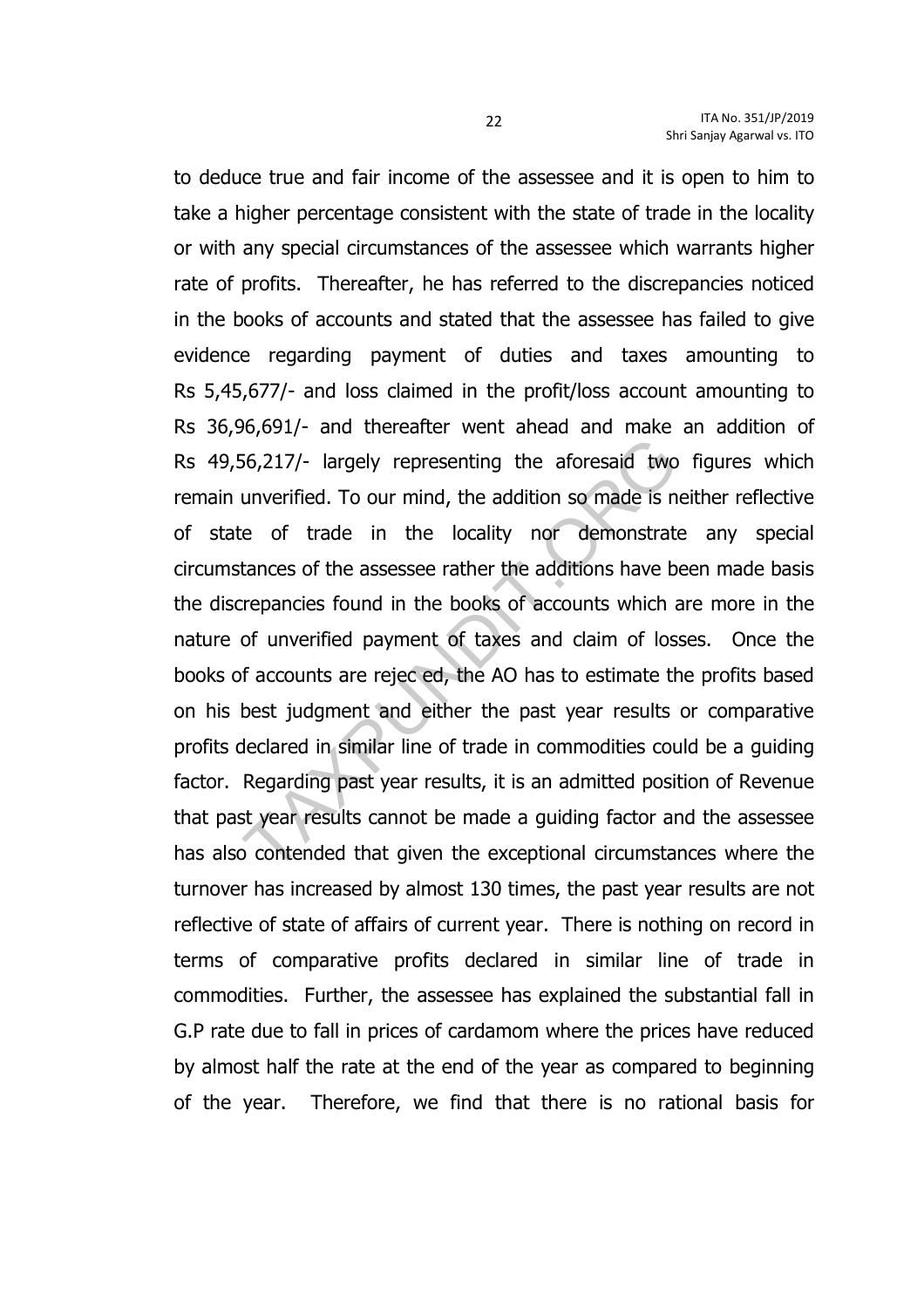estimating the gross profit rate by the AO even where the books of accounts are rejected. In fact, in the remand report submitted to the ld CIT(A), the AO has admitted that there is no specific reason mentioned in the assessment order to estimate the gross profit rate of 0.69% as against declared gross profit rate of 0.38%. Further, the AO has acknowledged the fact that turnover has increased substantially during the year and the trading results are duly supported with documentary evidences. Regarding commodity and cardamom trading losses of Rs 36,96,691/-, the ld CIT(A) has also recorded a finding that these are speculative losses and are not part of trading account of the assessee and thus, doesn't effect the trading results so declared by the assessee. In the results, the trading additions so made by the AO and confirmed by the ld CIT(A) is hereby directed to be deleted. 6,691/-, the ld CIT(A) has also recorded a finding<br>tive losses and are not part of trading account of<br>s, doesn't effect the trading results so declared b<br>esults, the trading additions so made by the AO ar<br>IT(A) is hereby

In the result, the appeal of the assessee is partly allowed.

Order pronounced in the open Court on 01/03/2021.

 $Sd$   $-Sd$   $-$ 

 ¼ l anhi xkslkbZ ½ ¼foØe fl ag ;kno½ (Sandeep Gosain) (Vikram Singh Yadav) न्यायिक सदस्य / Judicial Member wall के लेखा सदस्य / Accountant Member

जयपुर / Jaipur दिनांक / Dated:- 01/03/2021. \*Santosh

आदेश की प्रतिलिपि अग्रेषित/Copy of the order forwarded to:

- 1. अपीलार्थी / The Appellant- Shri Sanjay Agarwal, Jaipur.
- 2. प्रत्यर्थी / The Respondent- ITO, Ward-3(3), Jaipur.
- 3. आयकर आयुक्त /  $CIT$
- 4. आयकर आयुक्त /  $CIT(A)$